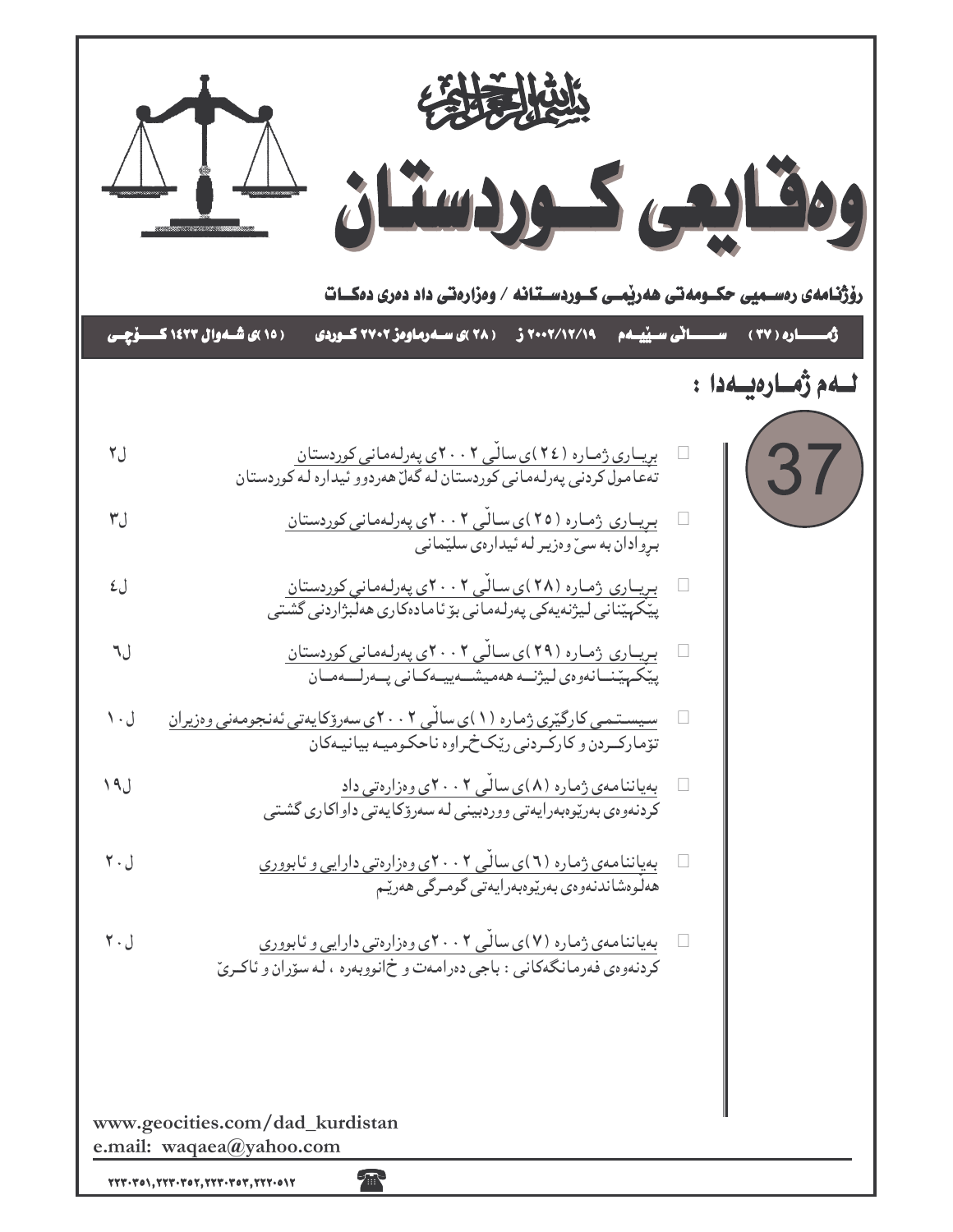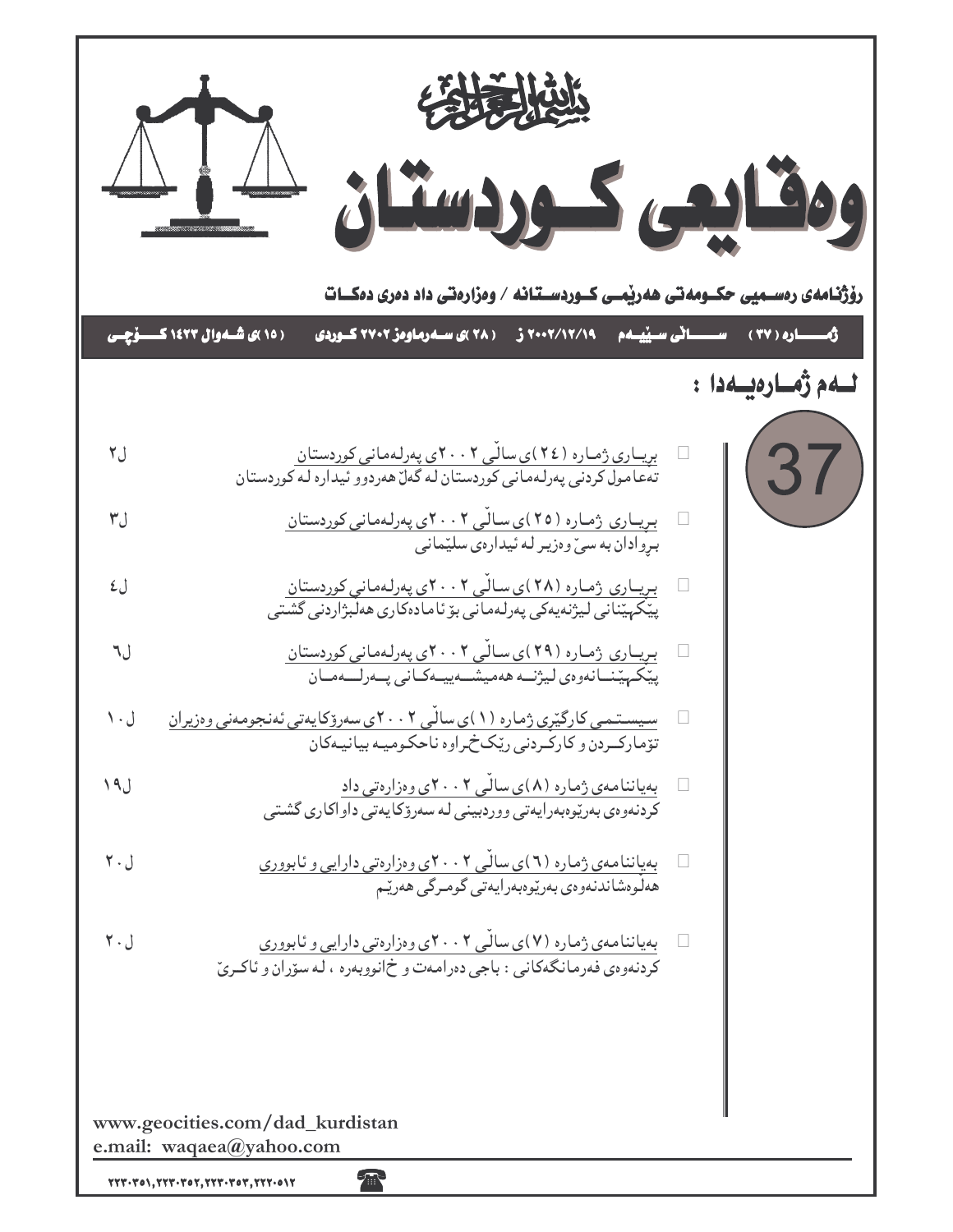به نساوی خسوای به خشسندهو میهرهبسان ىه نــاوى گەلــــەوە ئه نحـومهني نيشتمانيي كوردســـتاني عنــراق ژمارەى بىريسار : ٢٤ رۆژى بىريسار: ٢٠٠٢/١١/٢

" بريسار "

پشت به حوکمهکانی برگ (۱)ی ماددهی (٥٦) لـه پاسای ژماره (۱)ی هـهموارکراوی سالی (۱۹۹۲) و لهسهر داوای ژمارهی یاسایی له ئهندامانی ئهنجومهنی نیشتمانیی کوردستانی عیّراق ، ئهنجومهن له دانیشتنی رۆژی (۲۰۰۲/۱۱/٦) یدا ئهم بریارهی خوارهوهیدا : ىەكسەم:

ئەنجومەنى نيشتمانيي كوردستاني عێراق لە ماوەي خـولى گواسـتنەوەي خۆپـدا لەگـەلٚ ھـەردوو ئيدارەكەدا كە ھەن تەعامول دەكات تا كاتى يەك گرتنيان يان تا ھەلىژاردنى گشتيى ئەنجومـەن له هەرێمى كوردستانى عێراقدا ، سا ، كاميان زووتر بێتەيێش . دوومم:

ئــهم بريــاره لــه رۆژى دەرهێنانييــهوه دەخرێتــه بــهركار و لــه (وەقــايعى كوردســتان) دا بلأوده كريتهوه.

د. رۆژنسورى شـاوەىس سـهروکی ئه نحـومـهنی نیشـتمانیی کوردسـتانی ـ عیّـراق



باسا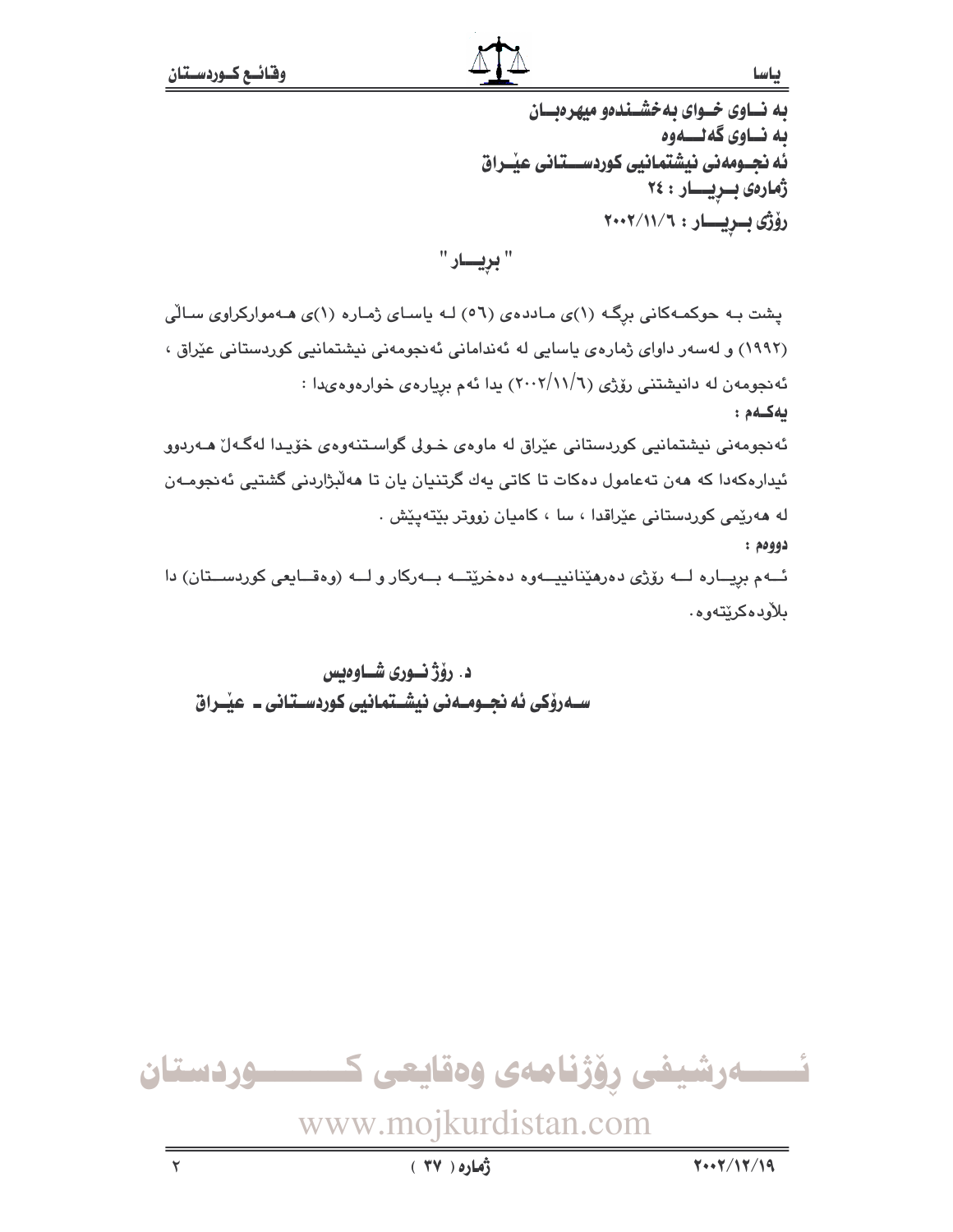به نساوی خسوای به خشسندهو میهرهبسان به نساوي گەنسسەوە ئه نحـومهني نيشتمانيي كوردســـتاني عنــراق ژمارەى بىريسار : ٢٥ رۆژى بىريسار: ٢٠٠٢/١١/٧

" بريسار "

پسشت بــه حوکمــهکانی برِیــاری ژمــاره (٢٤)ی رۆژی (١/١١/١٦)/٢)ی ئهنجومــهنی نیــشتمانیی کوردستانی عیّراق ، ئه نجومه ن له دانیشتنی ژماره (۷)ی (خولی گواستنهوه) ئهم بریارهی خوارهوهي دا : ىەكـەم:

بروادان بهمانهی که ناویان له خوارهوه تۆمارکراوه ، ههریهکهو ئهو یلهو یایهیـه بگریّتـه دهسـت که بهرامبهر ناوهکهی نوسراوه :

- ۰۱ بایز سعید محمد / بۆ وەزیری دارایی و ئابووریی ئیدارەی سلێمانی٠
- ٢. شالأو علي عبدالله عسکري / بۆ وەزیری کشتوکالّ و ئاودێریی ئیدارەی سلێمانی.
	- ۴. دکتۆر محمد قادر خۆشناو / بۆ وەزیری تەندروستیی ئیدارەی سلێمانی.

 $:$   $0.994$ 

ئـــــهم بريـــــــــــــاره لــــــــــه رۆژى (٢٠٠٢/١١/٧) وهوه بــهركار خـراو لــه قهڵـهم دهدريّ و لــه (وهقايعي کوريستان) دا پلاويدهکريتهوه.

د. رۆژنسورى شـاوەىس سـهروْکی ئه نجــومــهنی نیشــتمانیی کوردسـتانی ــ عیْــراق

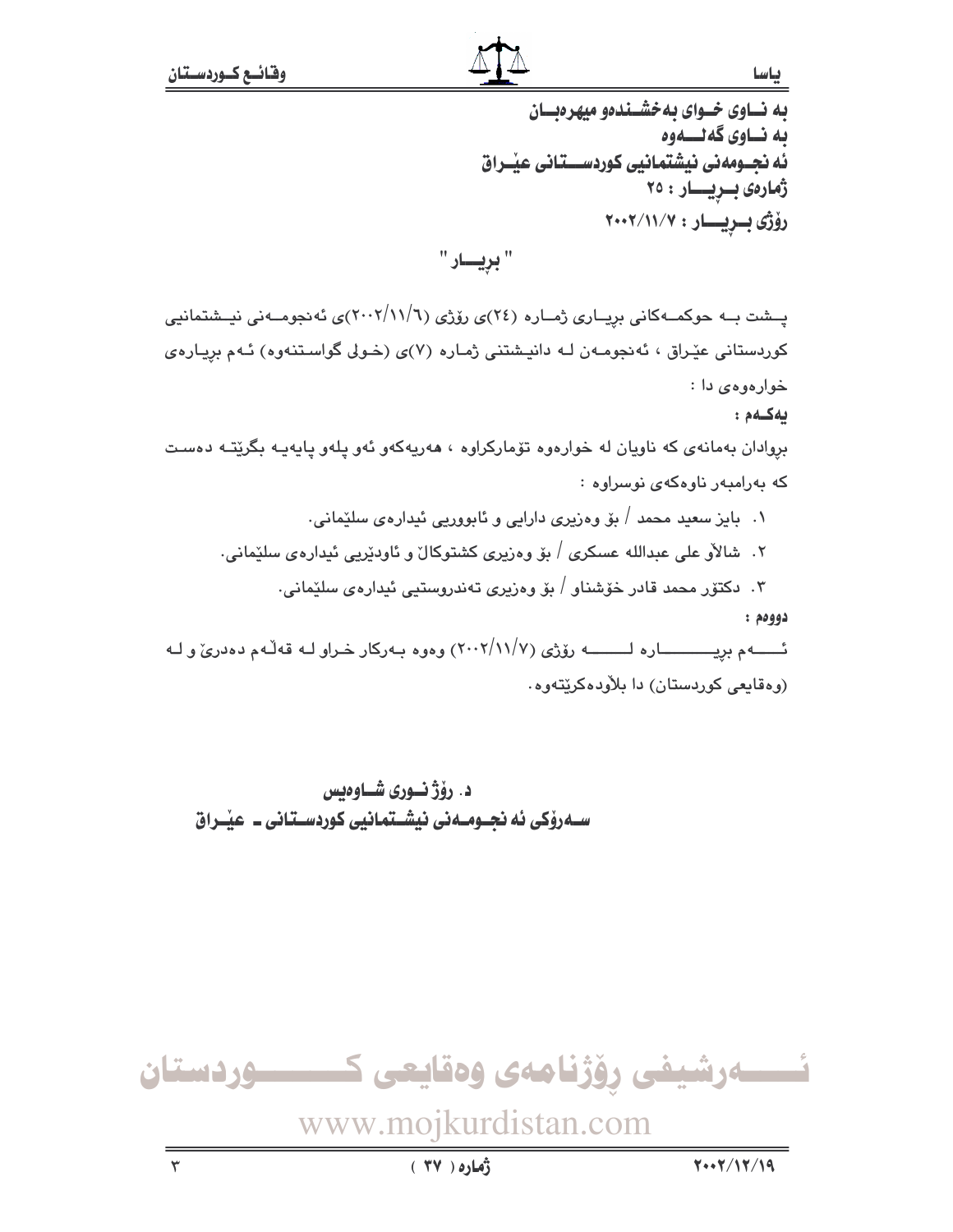### باسا

به نساوی خسوای به خشسندهو میهرهبسان به نساوي گەنسسەوە ئه نحـومهني نيشتمانيي كوردســـتاني عنــراق ژمارەى بىريسار : ۲۸ رۆژى بەيسار: ٢٠٠٢/١١/١٢

" بريـــــــــار "

یشت به حوکمهکانی ماددهی (۶۷هِ۱/٤/أ) لـه ییّـروّی نـاوخوّی ژمـاره (۱)ی هـهموارکراوی سـالّی ۱۹۹۲ی ئەنجومــەن و ، لەســەر پێــشنیازی دەســتەی ســەرۆکايەتی ئەنجومــەنی نیــشتمانیی کوردستانی عیّراق ، ئەنجومەن لە دانیشتنی ۱۷/۱۱/۱۲ یدا ئەم بریارەی خوارەوەیدا : بهكمم: پێٟکهێنانی لیژنهیـهکی پهلـهرمانی کـه بکهوێتـه ئامادهکـاری بـۆ ههڵبژاردنـهکانی خـولی دووهمـی ھەلىژاردنى ئەنجومەنى نيشتمانيى كوردستانى عێراق٠ دوومم : ليژنهکه بهم شێوهيهي خوارهوه دهبێت : ۱) نوێنەرانى فراكسيۆنى پەرلەمانيى پارتى ديموكراتى كوردستان : أ. فلك الدين صابر كاكهيي. ب. كاكەرەش محمد نقشىبندى. ج. شيروان ناصح حيدري. د. فاضل رؤوف. ه . نادر محمد قادر .

- و. قاسم محمد قاسم (د.رزگار)
- ۲) نویْنەرانی فراکسیۆنی پەرلەمانیی سەوز :
	- أ. حكمت محمد كريم (ملا بختيار).
		- ب. سالار عزیز.
	- ج. شيخ عبدالكريم حاجي كاكه حمه.
		- د. بکر مصطفی سعید.
		- ه. د . سردار عبدالقادر.
- <u>و. عدوثيابه شيخ. روژنسا مسلمي و ه قاييحسي ك</u><br>۳) نويندرانئ نيستن پهرنهمانين سۆر : <u>موردستان</u> ا<sup>–</sup>شمائيل ننو بنيالمايلistan.CO WWW.MOJK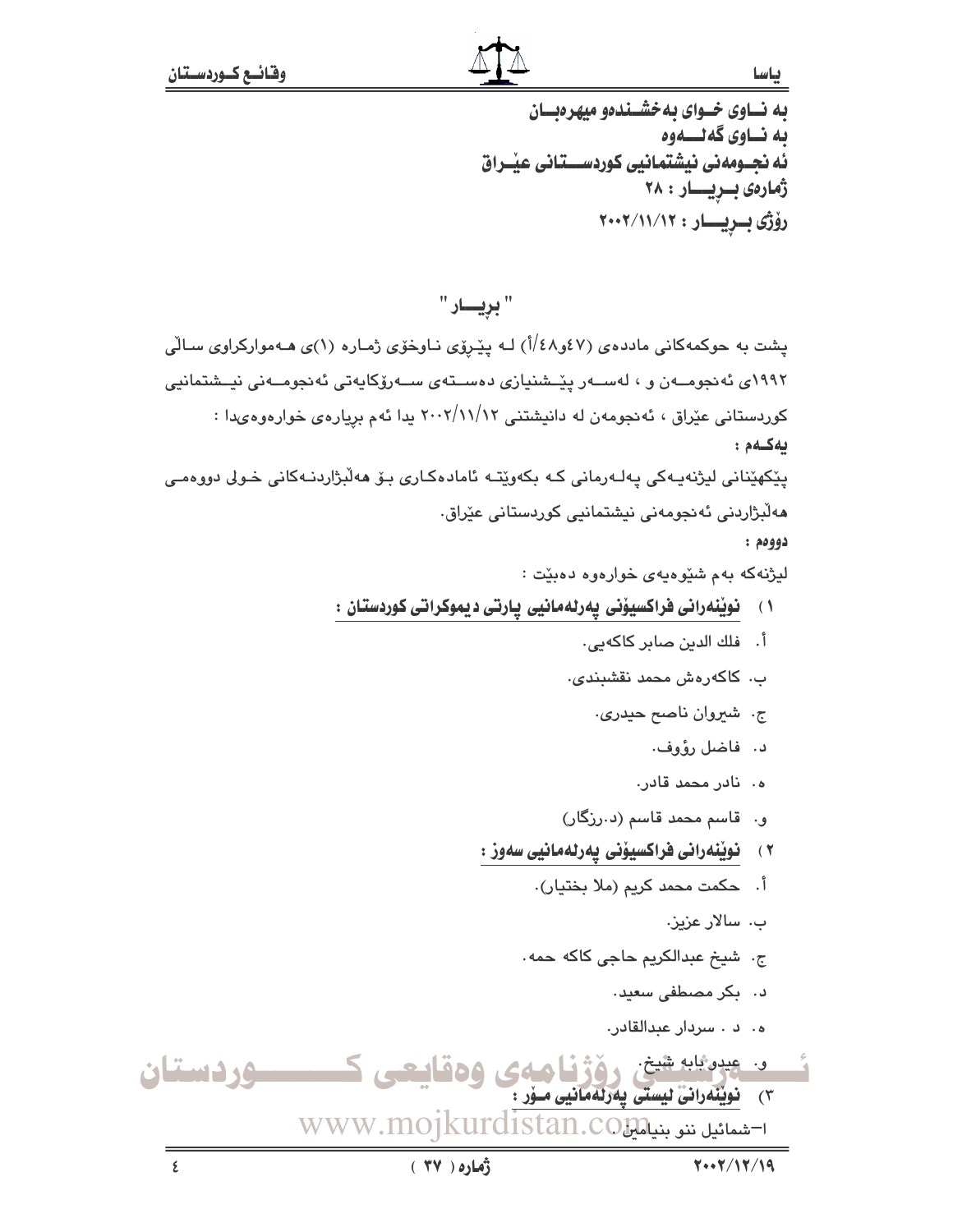سييمم :

ئهم برياره هەر لەم رۆژەوە دەخرێتە بەركار و پێویستە لەسـەر لیژنەكـەش دەسـتبەجىٚ دەسـت

بەكارىن.

چوارهم:

ئهم برِیاره له رۆژنامهی رەسمیی (وەقایعی کوردستان) دا بلاّودەکرێتەوە.

د. رۆژ نورى شـاوەيس ســهرۆکی ئه نجــومــهنی نیشــتمـانیی کوردســتـانی عیّــراق

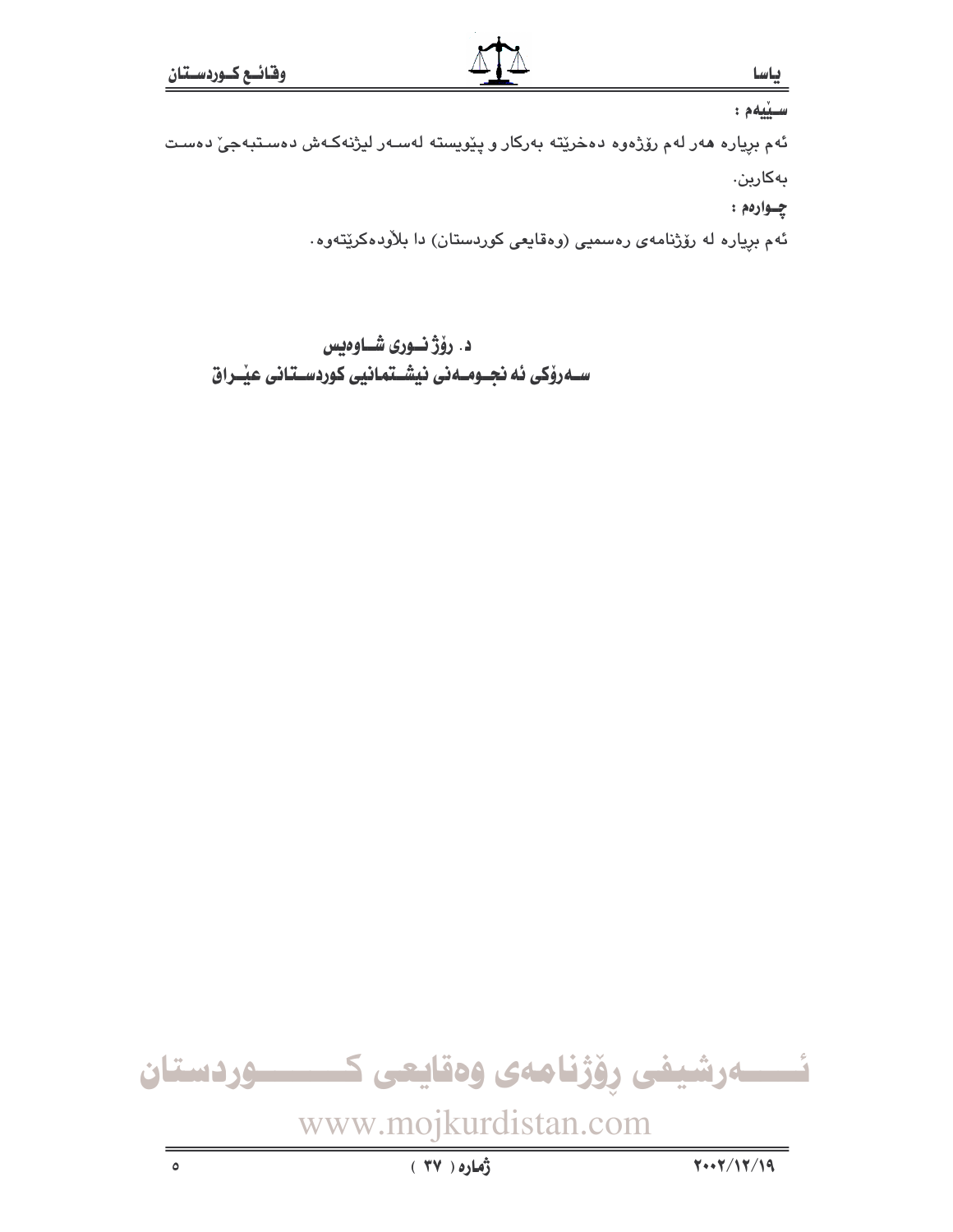باسا

به نساوی خسوای به خشسندهو میهرهبسان ىه نــاوى گەلـــەوە ئه نجــومهني نيشتمـانيي كوردســـتـاني عيْــراق ژمارەى بىريسار : ۲۹ رۆژى بىريسار: ٢٠٠٢/١١/١٢

" بريــــار "

پشت به حوکمهکانی ماددهی (۳۸) له پیّرِیِّی ناوخوّی ژماره (۱)ی هـهموارکراوی سـالّی ۱۹۹۲ی ئەنجومەنى نیشتمانیى كوردستانى عێراق ، ئەنجومەن لە دانیـشتنى رۆژى ۲۰۰۲/۱۱/۱۲ يـدا ئـەم بريارەي خوارەوەيدا :

يەكـــەم : ليژنــه مەميـشەييەكانى ئەنجومــەنى نيـشتمانيى كوردسـتانى عێـراق بــەم شــێوەيەي خوارەوە يێكدەھێنرێنەوە :

- ۰۱) لیژندی کاروباری یاسایی :
	- أ. احمد شريف علي.
- ب. حسين عارف عبدالرحمان.
	- ج. حليمه حسين محمد.
	- د. شیروان ناصح حیدری.
		- ه. عيدو بابه شيخ.
- و. كاكەرەش محمد نقشىبندى.
- ن. محمد سعيد احمد يعقوبي.
- ۲) کیژنهی کاروباری دارایی و نابووری :
	- أ. احمد عبدالرحمان قصاب.
		- ب. بطرس سخريا.
		- ج. جميل عبدى سندى.
		- د، حميد سليم ميران.
	- ه. د . سردار محمد عبدالقادر.
		- و. شفيقه فقى عبدالله .
		- ز. شوكت حاجى مشير.
		- ٣) ليژنهي كاروباري ناوخوْ :
			- اً. بكر احمد يعقوب.
			- ب. على عبدالله احمد .

ج. عماد احمد سیفور.<br>5. فاضل رؤیف صالح فرز فیا همای وه قیاییعی کمیسیسسسور فاستقان

م. مامند عباس مامنداخل www.mojkurdistan.c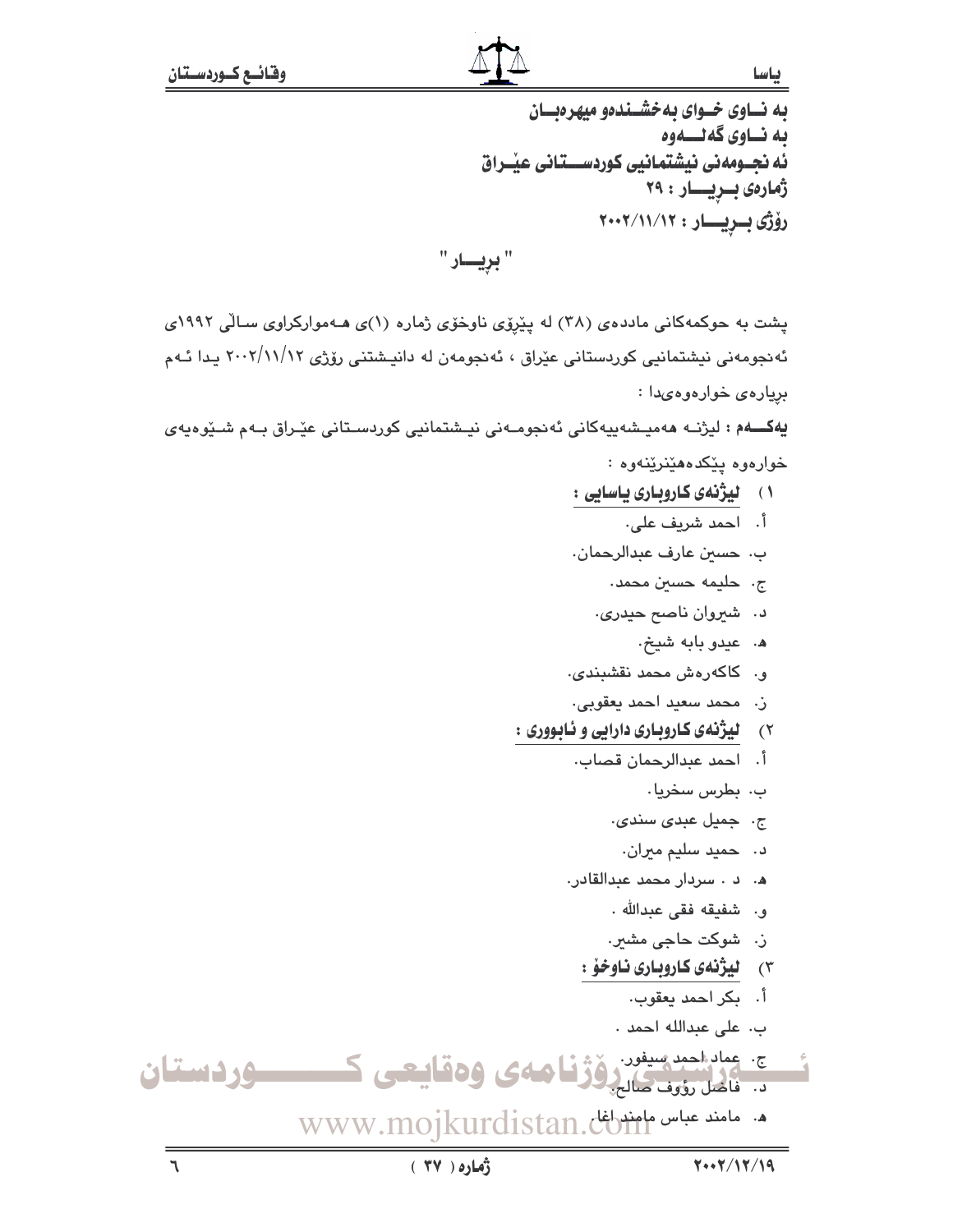- و. مناف نادر قادر.
- ن. نادر محمد قادر. ٤) ليژنهي کشتوکال و ئاودێري :
	- أ. احمد علي عمر.
	- ب، ابوبکر حاجی سفر،
	- ج. حسن کانبی بلّباس.
	- د، -سواره محمد امین.
	- ه. کمال ابراهيم فرج شالّي.
		- و. د . لطيف محمود.
		- ز. محسن صالح ئاميدي.
- ه) ليژنهي كاروباري يهروهردمو فيْركردني بالأ :
	- أ. د . ادريس هادي صالح.
		- ب. اکرم عاشور عودیش.
			- ج. رؤوف فرج محمد.
		- د. حسين جنبلي عبدالله.
	- ه. د. عزالدين مصطفى رسول.
		- و. عفان عثمان نقشبندي.
			- ز. فاتح محمد امي*ن.*
- ٦) لیژنهی کاروباری تهندروستی و کۆمهلایهتی :
	- اً، اسماعيل ابراهيم مردان،
	- ب. صلاح الدين عبدالحميد.
		- ج. شفيق امين محمد.
		- د، -ظاهر محمد ابراهیم.
		- ه. نعمت عبدالله ييرداود.
		- و. د . نياز جميل ميران.
			- ز. وريا احمد دزەبى.
- ۷) لیژنمی یهیوهندییهکان و کاروباری رؤشنبیری :
	- أ. احمد سالار عبدالواحد.
		- ب. جلال سليم خوشناو.
			- ج. د . جلال شفيق.
	- د. حكمت محمد كريم (مهلا بهختيار).
	- <mark>ه. سرتيپ محمد حسين (سيروان کاکهيي).</mark>
- د مصطفى قائد محمد <mark>وَرُّ فَ</mark>اهه على وَه قَايِنَهُ عَلَى كَ ـــــوردستان
	- ٨) ليژندى نه وقاف و كارويا بى نيسلامى في WWW.mojkurc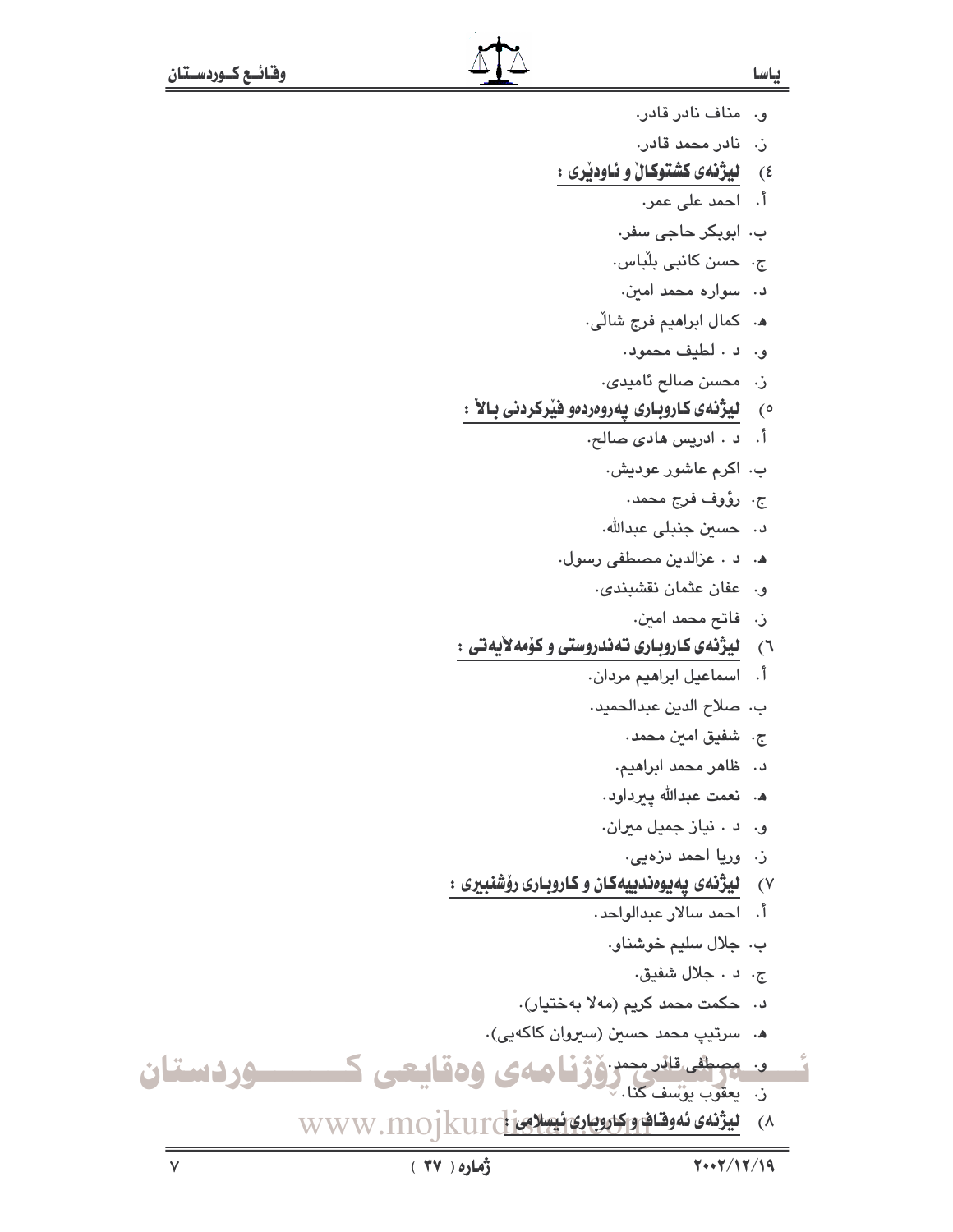أ. احمد طاهر نقشبندى. ب، جوهر احمد شاواز. ج. لطيف عبدالقادر صادق. د. ملا محسن مفتی. ه. ملا محمدامين عبدالحکيم چهمچهمالي. و. محمد طاهر زين العابدين. ز. ملا محمود دنیرشهوی. ۹) لیژنهی شارهوانییهکان و گواستنهوه و گهیاندن : أ. چەتۆ رۇوف ھەويْزى. ب. حەمە على توفيق. ج. سعيد محمد صديق هروري. د، اسفر محمد حسين، ه. شيخ عبدالكريم حاجي كاكه. و. قادر مامند بابکر. ز. مادی خضر کویخا. ۰۰) لیژنهی پیشهسازی و وزه و کانزاکان : أ. احمد عبدالرحمان. ب. جلال سليم خوشناو. ج. حيدر اسماعيل (م. رێبوار). د، ارزگار حاجی کابل. ه، اسالار عزیز. ق- محمد امين مولود. ز. یوسف جمیل میران. ۱۱) لیژنهی کاروباری ییشمهرگه : أ. جعفر شيخ علي. ب، لجعفر مصطفى على، ج، حسن صالح روستم. د. حسن حميد رحيم (مام روستهم) ه. قاسم محمد قاسم (د رزگار) و. نەوشىروان فىؤاد مەستى. ز. يار احمد ئەفراسياب.

ئى 12) يېۋنە مان مرفق قرار قامەي ۋەقايىسى كىسىستىلى كىسىستىلىن ب. ابوبكر محمد جاج WWW.mojkurdi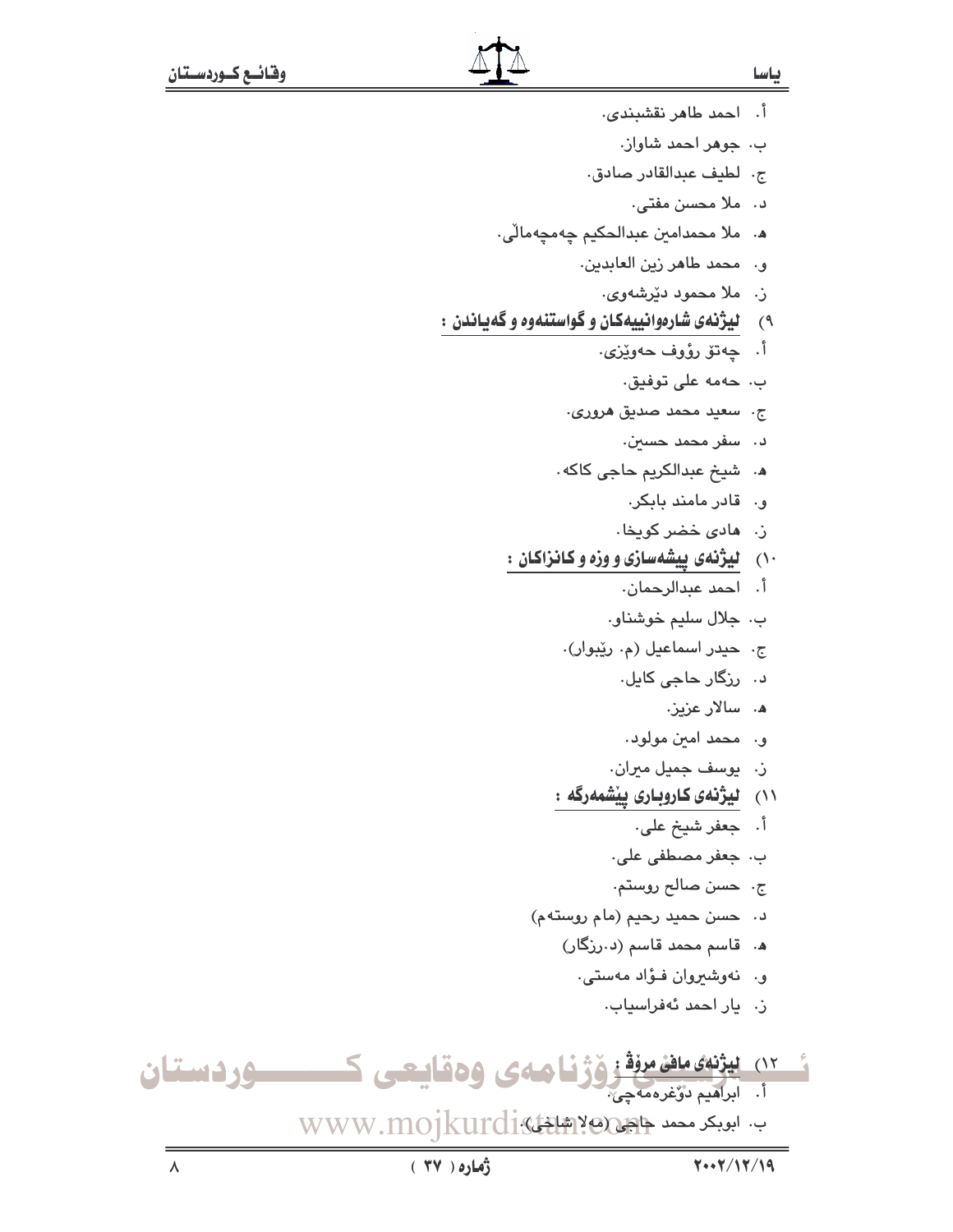- ج. ابوبکر مصطفی سعید. د. انور شوکر محمد. ه. محمد عباس عولا. و. نجم الدين رشيد محمدامين. ز. یحیی محمد عبدالکریم برزنجی. ۰۱۳) لیژنمی نهشغال و ناوهدانکاری : اً، - ابراهيم سعيد محمد، ب. رجب شعبان طيب. ج. شمائيل ننو بنيامين. د. صباح حسين عثمان. ه. فرحان عبدالله شرفاني. و. مظهر على مصطفى كاكي هيراني. ن. - نهله محمد سعدالله. ١٤ ) ليژنەى پاراستنى مافى ئافرەت :
	- اً. احمد على دزەيى.
		- ب، زهرا حاجي طه،
			- ج. برهان جاف.
		- د. شفيقه فقي عبدالله.
		- ه. فوزيه عزالدين رشيد.
	- و. گهلاوێژ عبدالجبار جبار.
		- ز. نهله محمد سعدالله.

دووهم : ئەو ليژنه ھەميشەييانەي كە بە پێى ئەم برِيارە پێك ھێنراون ، پێويستە لـه سـەريان بـه پێی بږگه (۳)ی ماددهی (۳۹) له پێږۆی ناوخۆی ئهنجومهن ، ههر لیژنهیهو ، سـهرۆك و جێگـری سەرۆك و برياردەرى ليژنەكە لــه نێـوان ئەندامەكانيانـدا بـۆ خۆيـان ھەلبـژێرن و ، سـەرۆكايەتيى ئەنجومەنيش لە ئەنجامى ھەلىژاردنەكە ئاگادار بكەنەوە.

سسیفیهم : ئـهم بریـاره لـه رۆژى ئیقراركردنییـهوه ریكـهوتى ٢٠٠٢/١١/١٢ دهخریتـه بـهركار و لـه (وهقايعي كوردستان) دا بلأودهكريتهوه.

د. رۆژنسورى شــاوەبس ســهروٰکی ئه نجــومــهنی نیشــتمـانیی کوردســتـانی ــ عیّــراق



# www.mojkurdistan.com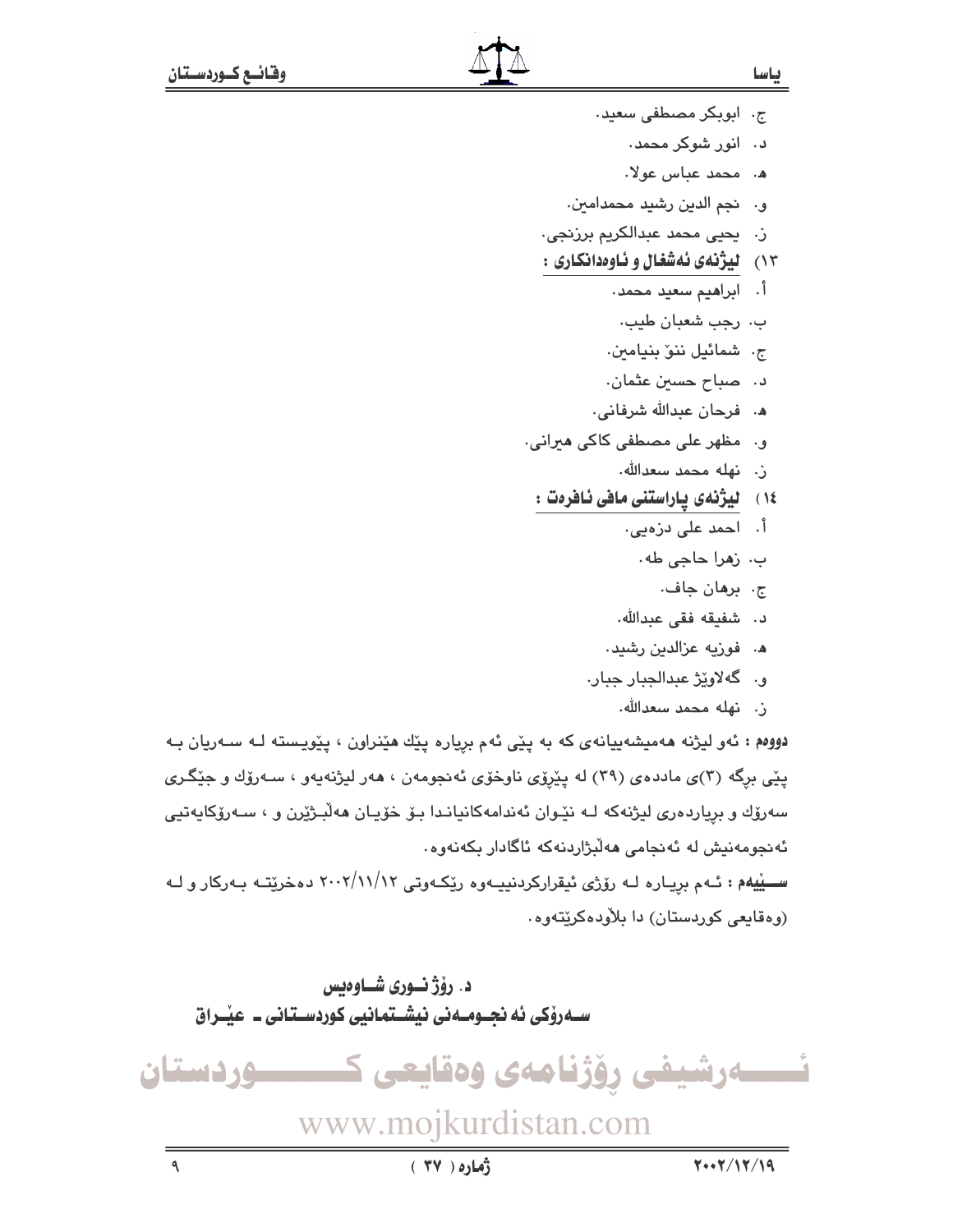هـهرنمي كـوردســتاني عنراق ســهروکـابـهتي ئه نجــومهني وهزيــران بهروار: ٢٠٠٢/١٠/٥

سیستمی کارگیریی ژماره (۱) ســـــهـبـــارەت بـه تـــۆمـاركـــــٰردن و كـاركـــــردنى 

یالیشت بهو دهسهلاتهی که دراوه به سهرۆکایهتی ئهنجومهنی وهزیران به گویرهی برگهی (۲۲) له پاسای ژماره (١٥)ی ئەنجومەنى نیشتمانى كوردستان سەبارەت بە تۆماركردن و ئیش كردنى ريکخراوه ناحکوميه ناوخۆپىيەکان ، ئەم سيستمە کارگێريەي خوارەوە دەرچوو .

> بەشى يەكـــەم ريكخـــراوه نـاحكــــوميـــــه بيـانيـــــهكـــان

> > ماددەى ئەكتەم:

هــهر رێِکخراوێـك پـان دامــهزراوێِك ، بـۆ مەبەسـتى ئــهم سیـستمه کارگێرییـه ، بـه رێِکخراوێِکـی ناحکومي بياني دەژمێردرێت ئەگەر :

۰۱ نووسینگهی تۆمار یان بنکه سهرهکیهکهی له دهرهوهی ههریمی کوردستان بیّت. ٢. يێك ماتبێت بۆ ئـهوەي يـهك يـان زيـاتر لهمانـهي خـوارەوه بـه چـالاكي سـهرەكي خـۆي دابنێــت : يارمـــهتي مرۆۋاپـــهتي و پرۆژەكـــاني فرياكـــهوتن ، بنياتنانـــهوهي كۆمـــهڵگا و نیشتهجێکردنی ، کـاری خێـر خـوازی ، چـالاکی پـهروهردهیی ، تهندروسـتی و رۆشـنبیری ، يارێزگــاريکردن ، پاراســتني ژينگــه ، دروســت کردنــهوه و گهشــه پێــداني ئــابووري ، بووژاندنەوەي پرۆسەي دىموكراتى ، گەشە پێدانى كۆمەلگاي شارستانى ، ھاندانى پەكسانى له نٽوان نٽر و مئ دا ، پان ههر چالاکيهکي قـازانج ليٰ نـهکراوي ديکـه کـه واي ليٰ چـاوهروان دەكرىت كە سوۋدمەند بېت بۆ بەرژەۋەندى گشتى .

> بەشـــى دووەم يينساسمك زاراوهكسان

ماددەي دووەم : <u>۱. مەرىش مەزىمى كورەنشانى مىراقىمى بوھ قامىھىي ك</u> **می دوستان** ۲. وەزىر : وەزىرى يارمّەتى مرۆۋايەتى و ھاوكارى . www.mojkurdistan.com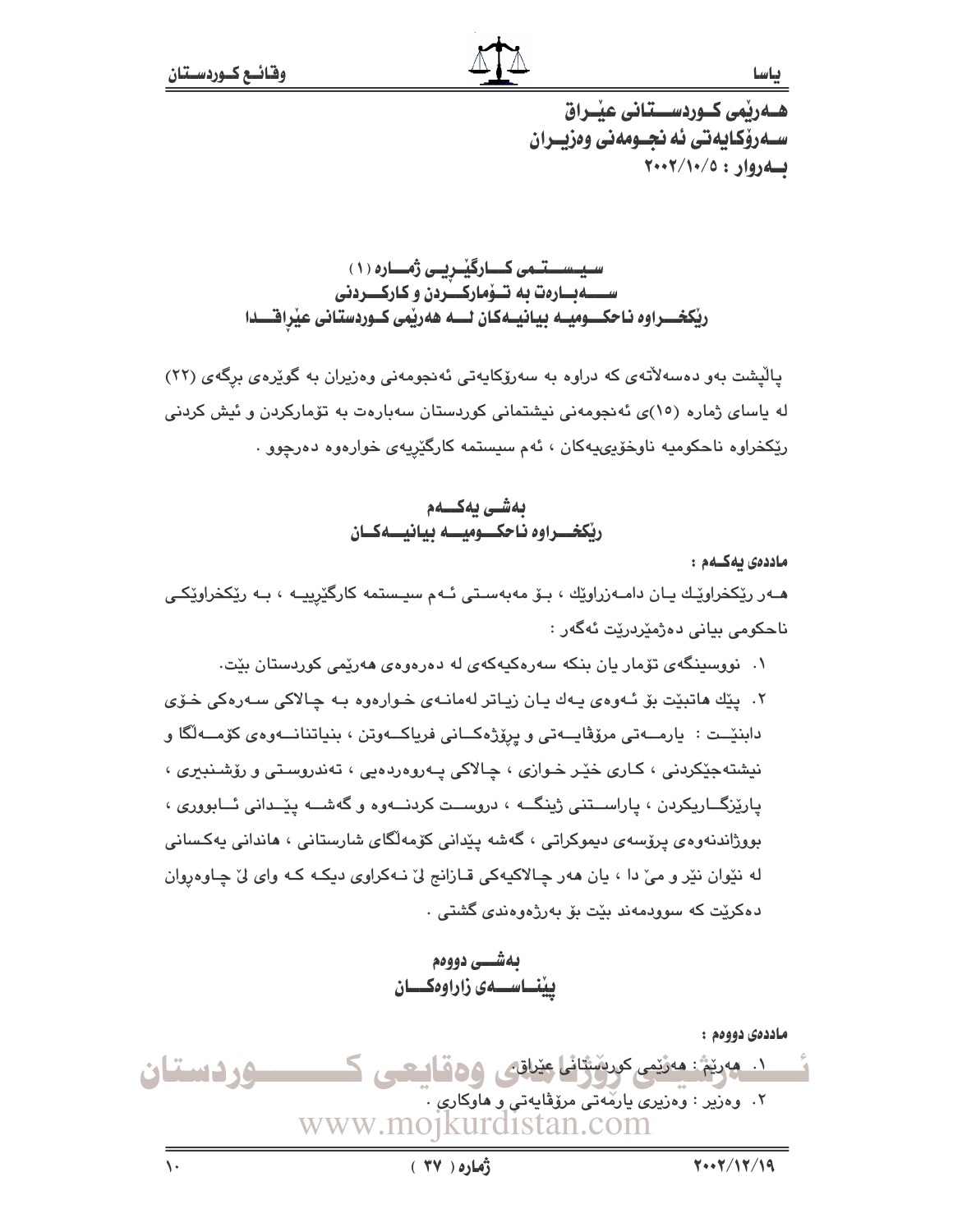۳. وەزارەتى يەيوەندىدار : ئەو وەزارەتەيە كە ھاوكارى رێكخراوێكى نـاحكومى دەكـات بـۆ يلان دانان يان جيٌبهجيٌكردني بهشێك يان ههموو پرۆگرامهكهيان له هەرێم دا . ٤. رێِکخراو یان رێِکخراوی بیانی : رێِکخراوی ناحکومی بیانی ٠

> بەشى سىيەم مەرجەكانى تۆماركردن

> > ماددەي سىيەم :

- ۰۱ بۆ ئەوەي كارەكانيان بوونێكى ياسايى ھەبێت لە ھەرێم دا ، رێكخراوى بيانى دەبى داواى تۆماركردن پێشكەش بكات بە وەزارەت .
- ۲. بۆ تۆمـاركردنى ھـﻪر رێكخراوێكـى بيـانى پێويـسته رێكخراوەكـﻪ دۆسـيەيەك ئامادەبكـات لەمانەي خوارەوە .
- اً. وێنەپەك لە بەندەكانى رێڬخراوەيى ، پەيرەو و پرۆگرام ، يان ھـەر بەلٚگەنامەپـەكى دېكـە کـه ئامـانج ، مەبەسـت ، ھەيكـەلى بـەرێوەبردن و سەرچـاوە سـەرەكيەكانى داھـات روون ىكاتەوھ.
	- ب۰ بەلگەنامەيەكى داواكاريى كە يێك ھاتبىٚ لە :
		- ناوی تەواوى رێكخراوەكە .  $\bullet$
- ناونیشانی تەواوی بنکەی سەرەکی رێکخراوەکە و ئـەو کەسـانەی کـە پەيوەنـديان پێوە دەكرى بە ناو ، ناونيشان ، ژمارەي تەلەڧۆن ، ناونيشانى يۆستى ئەلكترۆنى (E\_ mail) .
	- ناونیشانی تهواوی ریکخراوهکه له ههریم دا ، ئهگهر هه ندت .  $\bullet$
- رۆژى گەيشتنى نوێنەرەكە/ نوێنـەرەكان بـۆ ھـەرێم ئەگـەر داواكاريەكـە لـە نـاو ھەرێمـدا يٽشكەش كرا بوو .
	- دەست نيشان كردنى ھەر سەردانێكى پێشوو بۆ ھەرێم .

۰۳ وێنەپەك لە بەلگەنامە*ی* تۆمـار يـان ھـەر بەلگەيـەكى دىكـە كـە بيـسەلمێنى*ٰ* رێڬخراوەكـە بوونٽکي پاسايي ههيه له دهولهتٽکي بيانيدا .

٤. نووسـراوێکی رەسمـی لــه لایــەن نوێنــەرێکی دەســەلآت یێــدراوی بنکــەی ســەرەکی رێِکخراوهکه که ئهمانه روون بکاتهوه :

- ئامانجى ريكخراوەكە .
- يٽناسيهبهکي گشتي پٽي پُـهو چـالاکيانهي کـه ريٽکخراوهکـهـيلانـي دانـاوه بـۆ جيٽبـهجيّ **کردنیان له مەریمدا . زوز امام ای و 100 مىل .**

# www.mojkurdistan.com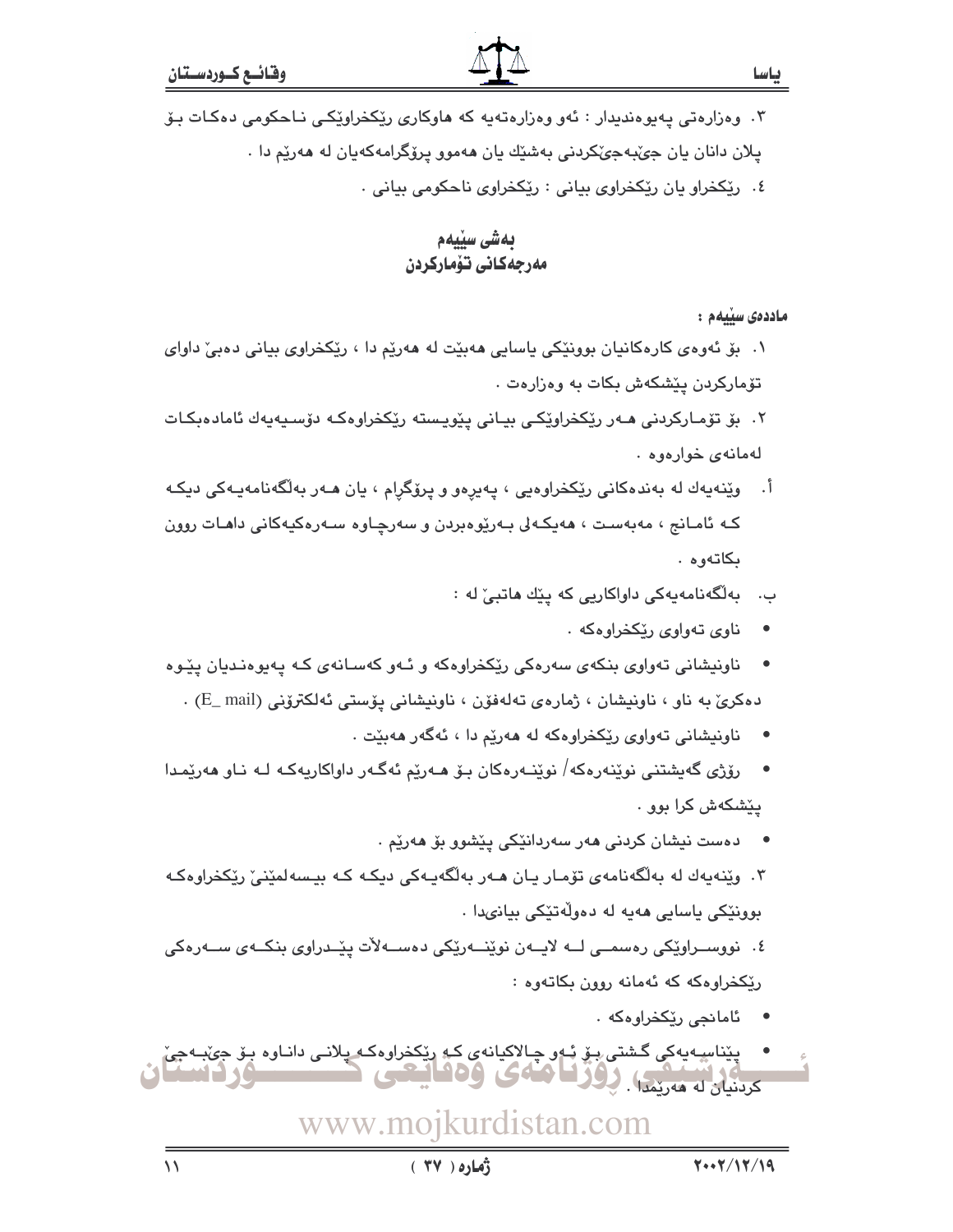- که ريکخراويکي سياسيو تايفهگـهري نيميـه و قـازانج ليّ نـهکراوه و سياسـهتي پهکساني  $\bullet$ دەرفەت حىُيەجىِّ دەكات.
	- سهرچاوهکانی داهات بۆ ئەو چالاکیانەی کە لە ئەستۆپان گرتووه لە ھەرێم دا .  $\bullet$

٥. له ماوهي سے ٘مانگ لـه رۆژى تۆمـار كـردن ، ريكخـراوه بيانيهكـه رايۆرتێـك دەريـارەي پرۆگرامه پیشنیار کراوهکهی که به راویژکاری وهزارهتی پهیوهندیدار ئاماده کراوه لـه گـهلٌ بودجەی سالّى يەكەمى چالاكيەكانى يێشكەش دەكات بە وەزارەت .

٦. رێِکخراوی بیانی دهبیٚ هەر سیٚ مانگ جارێك رایۆرتی چالاکیەکانی یێشکەش بە وەزارەت ىكات.

- ۰۷ ههموو بهالگهنامه پێشکهش کراوهکان له لایهن رێکخراوهکهوه دهبے، بـه کـوردی ، عربـی يان ئېنگليزى بێت.
- ۰۸ رێکخراوی ناحکومی بیانی دهبیٚ رهچاوی یاساکان بکات و رێـز لـه مهرجـه یاسـایىپیهکان بگريّت که له ههريمدا دهرچوون و کاريان يئ دهکرئ.

## بەشىي چىسوارەم بريساردان لەسىەر داواكساريەكانى تۆمساركسىردن

ماددهي چوارهم :

- ۰۱ ئەگەر داواكاريەكە ھەموو مەرجە پێویستەكانی تێدا بێت ، ئـەوا وەزیـر لــه مـاوەی (٤٥) رۆژى ئېش كردنىدا لــه رۆژى وەرگرتنــى داواكـارى تۆمـار كـردن ، بەلگەنامــەي تۆمـار كـردن دهردهکات بۆ ریکخراوهکه یان بـه بریـاریکی نووسـراو داواکاریهکـه رهت دهکاتـهوه ئهگـهر وهزیر به نوسراو داوای زانیاری و روون کردنهوهی زیاتری کرد دهربارهی داواکاریهکه ، ماوهي (٤٥) رۆژەكـه كـه وەزيـر دەبيّـت تيايـدا بريـار بـدات ، لـه رۆژى وەرگرتنــى زانياريـه داواکراوهکەوە دەست يىّ دەكات .
	- ۲. وەزیر لەوانەیە دانی بەلگەنامەی تۆمار كردن رەت بكاتەوە ئەگەر :
- بەلگەنامەكانى داواكارى تۆماركردن يەك نەگرنەوە لە گەلّ داواكاريـەكانى ئـەم سيـستمە

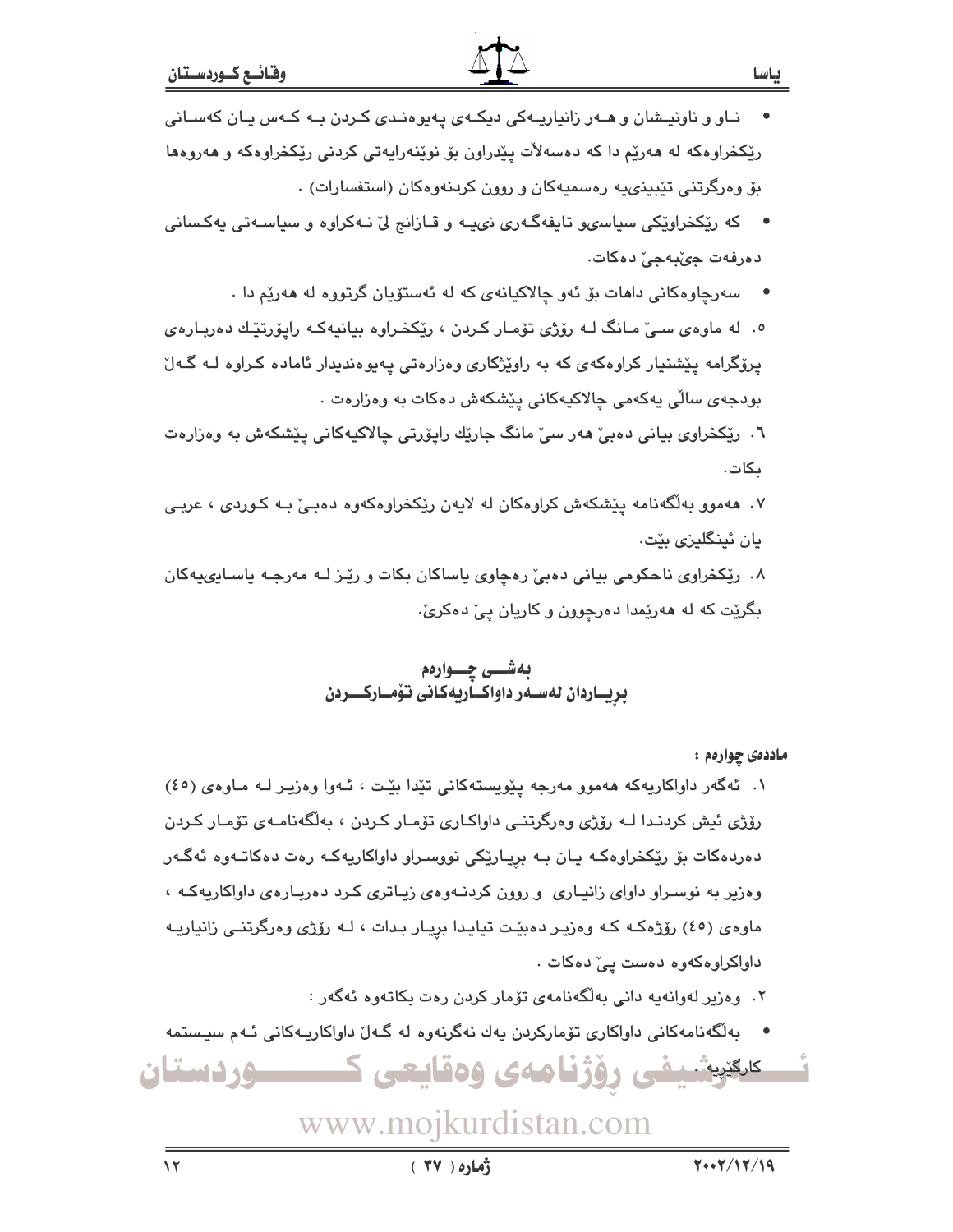# يهيرهو و پرۆگرامي رێِکخراوهکه و / يان چالاکيه پێشنيار کراوهکانيـان ياسـاکاني هــهرێم يٽشٽل بکهن . ۴. رێِکخراو له دوای تۆمارکردنی به ییۡی نُهم سیستهمه کارگێریـه ، بـارێِکی (شهخـسیهتی)

ياسايي دهبيّت له ههريم دا ، به مهرجيّك رهجاوي مادهي ٦ خالّي ٣ بكريّت . ٤. رێکخراوي ناحکومي بۆي هەيە جگە لە نووسىينگە سـەرەکيەکەي نووسىينگەي نـاوخۆيى

تریش بکاتەوە دوای وەرگرتنی رەزامەندی رەسمی لە وەزارەت.

٥. وەزير بۆي ھەيە تۆمارى رێكخراوى ناحكومى بيانى راگير بكات يان ھـﻪلى بوەشێنێتەوە ئەگەر :

- اً . رێڬخراوهکه مەرجێك يان زياترى ئەم سيستەمە يێشێل بکات .
- ب. لیژنــهی پێکهــاتوو بــه ییمّــی خــالّی (٤،٧)ی خــوارهوه گهیــشته ئــهو ئهنجامــهی کــه بەرێوەبردنى پرۆژەكەو جىؒبەجىؒ كردنى ناگونجیؒ لە گەلؒ پرۆگرامى دانراو و چالاكپەكانى ریکخراوه که دا .
- ٦. پيٽويـسته وهزارهت تۆمارنامــه بــۆ رێڬضـراوه ناحكوميــه بيانيــهكان ئامــاده بكــات . تۆمارنامەكەش ناو ، ناونیشان ، فۆرمى رێكخراوەيى و ئامانجى ھەر رێكخراوێك دەردەخات . مـهروهها تۆمارنامەكـه نـاو و مـهر زانياريـهكى تـرى مۆكـانى يـهيوەنـدى كـردن بـه نوێنـهره دهسهلات پێدراوهکان له ههرێم دا دهگرێته خۆی.

## بەشىي يېنىجىم هه نـْـوەشـــانــدنــهوه و كــوتـايى هـاتـنــى كــارەكــان

ماددەى يېنجەم :

- ۰۱ ريکخراوی بيانی يێويسته له ههريم دا ههلبوهشيتهوه له کاتيك دا که :
- بريارێك بهم ئەنجامە لە لايەن بەرزترين دەسەلاتى رێكخراوەكەوە دەربچێت .
- رێکخراوهکه دهستی نهکردبێت به ئیش و کارهکانی له ههرێم دا له مـاوهی پـهك سـالٌ لـه تۆمار كردنى ، (مەگەر ياساوێكى گونجاويان ھـەبێت بـۆ ئـەم دواكەوتنـە) . لـەم حالەتـەدا ینویسته وهزارهت بـه نووسـراو ئاگـاداری ریکخراوهکـه بکـات بـه بریـاری ههلوهشـاندنهوهی ریکخراوهکه و تیایدا به روونی هۆی بریاری وهزارهت دیاری کرابیت.
- یٽـشێل کردنێکـی بهرچـاو کرابێـت لــه یــهیرهو و پرۆگرامیـان ، لــهم کاتــهدا وهزارهت ئاگاداريەكى نووسراو دەردەكات بىۆ رێكخراوەكە ، ئەگەر رێكخراوەكە يێشێل كاريەكەي راسک(نەکاتەرە يان شىركزىلەرەيەگى گۈنجار پیشلكەش نەكات لـە مـارەي يـەك مانگ لـە ل

ىەرگىتنى ئاگاداريە نووسراوەكە WWW.mojkurdistan.com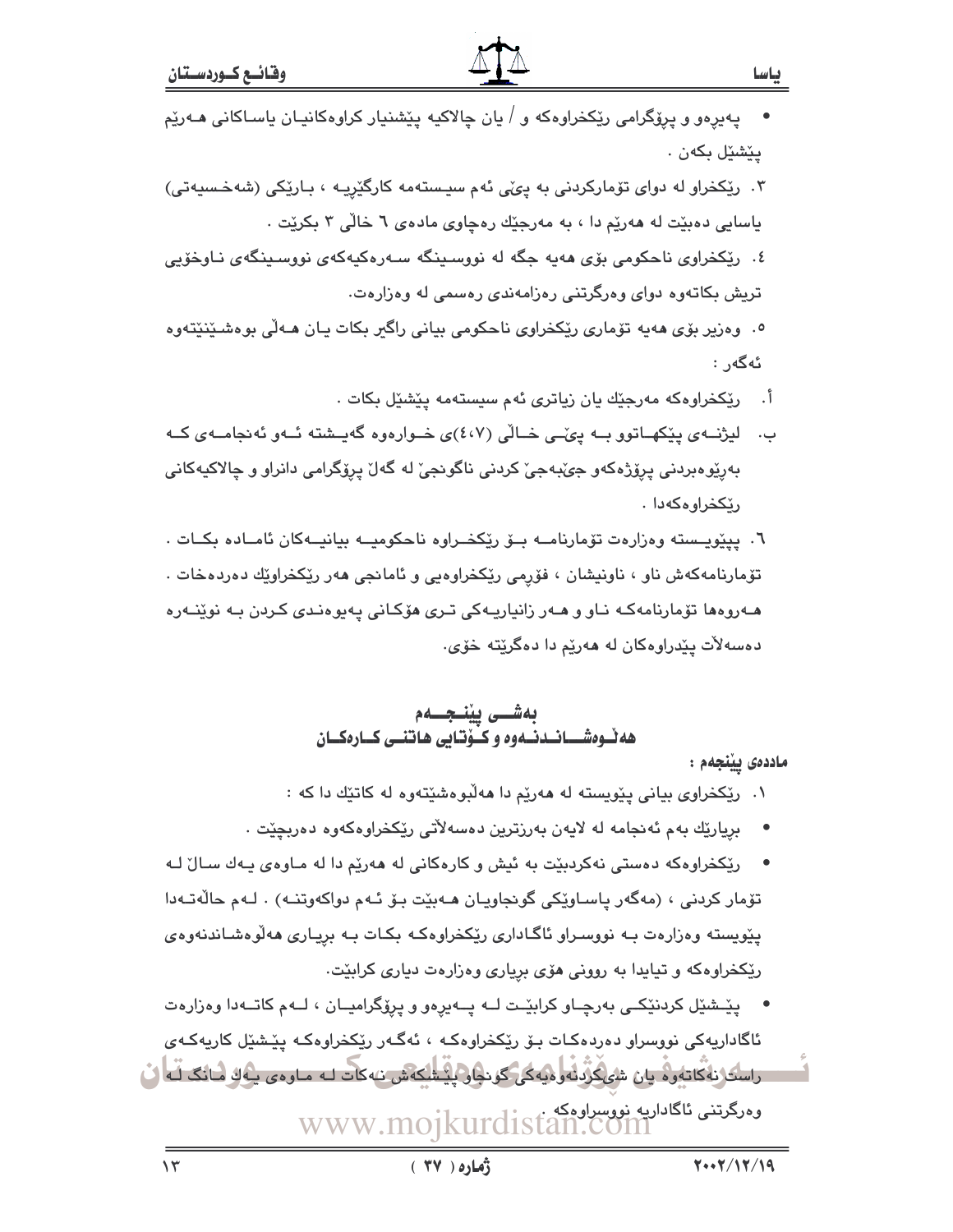- أ. ئەو مولّكانەي (ممتلكات منقولة) كە دانراوە بۆ كاروبارى كارگێريى رێكخراوەكـە بـە يێـى رێِککـﻪوتنی نووسـراو لــﻪ نێـوان وهزارهت و رێِکخراوهکـﻪ هـﻪر بـﻪ مـولّکی رێِکخراوهکـﻪ ئەمێنێتەوە .
- مولَّك بان دامات كه تەرخان كرابێت بۆ پرۆژەكانى ناو كوردستانى عێراق تحويـل ئـﻪكرىّ بـۆ لايـهنێکی تـر لــه نــاو هــهرێمی کوردســتان بــه يێـی پــهورهو و پرۆگرامـی رێکخـراوه مەلوەشاوەكان . ئەگەر ئەم يرۆسەيە لە يەيرەو و يرۆگرامى ر<u>ێ</u>كخىراوە مەلوەشـاوەكەدا ئامـاژهى پـی نـهکرابێت یـان بـه برِیارێـك لـه بـهرزترین دهسـهلأتی رێکخراوهکـهوه روون نهکرێتهوه ، ئەوا ، وەزارەت ئەم بريارە وەرئەگرێت و تياپدا بەرژەوەندى گشتى رەڃاو دەكرىٰ َ
	- $\cdot$   $\mathsf{r}$
- هەر ريكخراويّك كە نيازى كۆتـايى يـيْهيْنـانى كارەكـانى ھـەبيّت لـه ھەريّمـدا يـان بيـەويّت أ. هەلبوەشىيتەوە ئـەبى ئاگاداريـەكى نووسىراو ييشكەش بكـات بـە وەزارەت لـە مـاوەي هەفتەيەكدا لە وەرگرتنى برياردا.
- ئەگەر لە ماوەي دېاريكراودا رێكخراوەكە ئاگادارى وەزارەتى نەكرد ، بريارى رێكخراوەكە ب. ئيعتباري بۆ نابې تا ئەو رۆژەي ئاگادارى وەزارەت دەكات.
- ٤. ھەر رێڬخراوێك كـﻪ ھەڵوەشـايەوە يـان كۆتـايى بـﻪكارەكانى ھێنـﺎ ﻟـﻪ ھەرێمـدا رايۆرتێـك ينشكهش دهكات به وهزارهت كه ئهمانهى خوارهوه روون دهكاتهوه :
	- رۆژې ھەلوەشاندنەوە يان كۆتايى ھێنان بە چالاكيەكانى.
- ئــهو پێویـسىتيانهى كــه دابــين كــراوه بــۆ پهكلاكردنــهوهى كارەكانيــان ، لــه نێوانيانــدا ئامادەكارىي بۆ تەواو بوونى رێك و پێكى پرۆژە بەردەوامەكانيان لە ھەرێم دا.
	- بري مولکهکان که ماوهتهوه دوای جي به جي کردني بهرپرسپاريهتيهکانيان.
		- شێوازی پهکلاکردنهوه پان نیازی پهکلاکردنهوهی ئهو مولکانه.
			- چۆن بريارى يەكلاكردنەوەي مولكەكان دراوە.
- ٥. له ههموو بار و دۆخێکدا دابەش کردنی مولّکەکان بە يېمّی خالّی (١،٢ ـ ب) ئـهبیٚ لـه نـاو هەرێم دا ئەنجام بدرێت٠

٦. وهزارهت ناوی ریکخراوه ههلوهشاوهکه یان له کار کهوتوهکه لـه توّمارنامـهی ریکخـراوه بيانيە چالاكيەكانى مەرىغ ئالاممىيىتەي، 60 قامىسى ك 

۰۷ له ههموو حالهتێکداّ و له ژێِر هیچ بار و دو٘خێکدا ، مۆلکهکانی هیچ رێکخراوێك نه دهستی www.mojkurdistan.com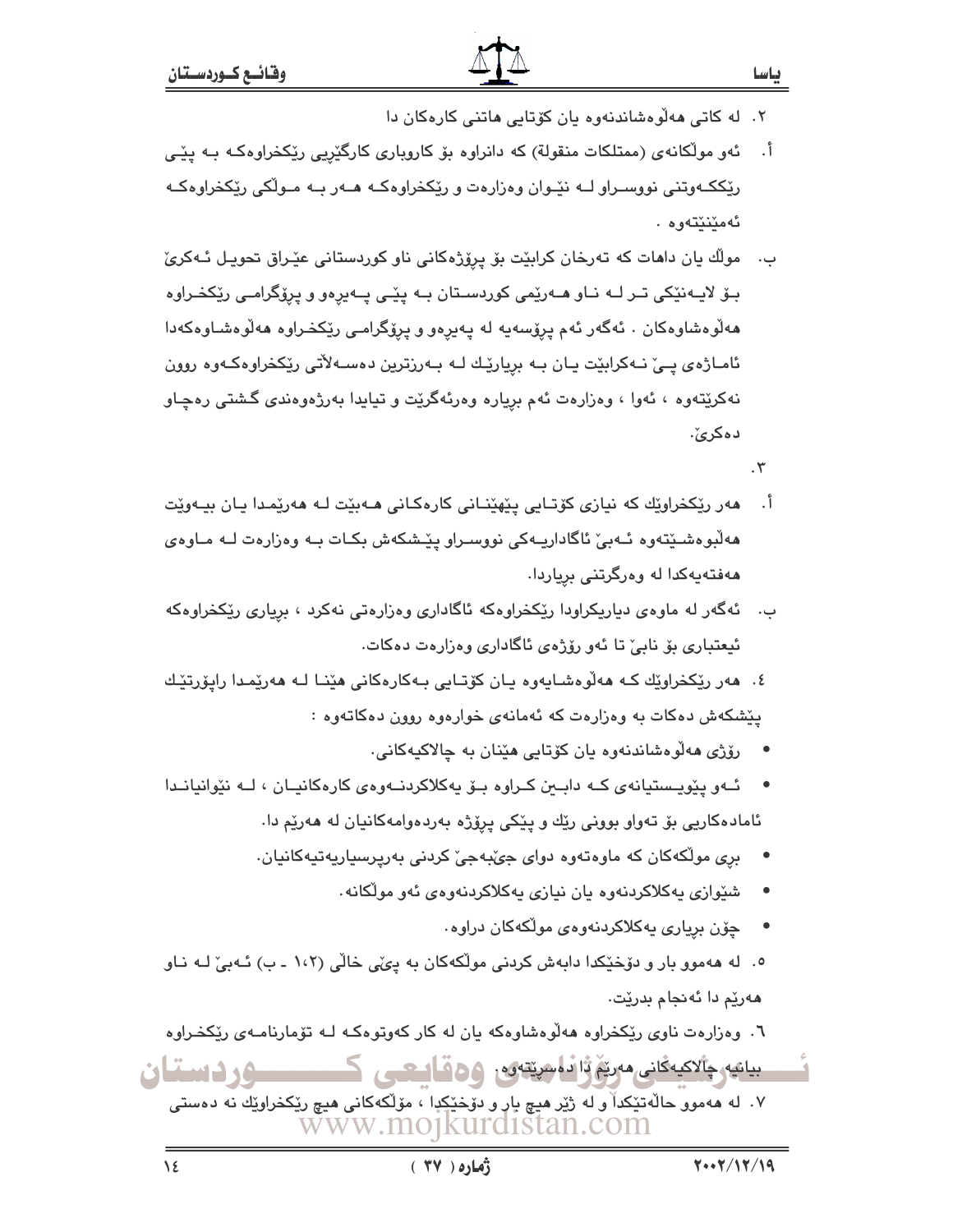بهسهردا دهگیریت و نه نووسینگهکانیان دهیشکنریّ به بیّ بوونی بریاریکی دادگایی له لایهن دادگایــهکی یهیوهنـدی دارهوه ووهزارهت ههلّدهسـتیّ بــه ناگــادار کردنــهوهی ریّکخــراوی يەيوەنديدار .

۸. ئەگـەر مـەر رێكخراوێـك كارەكـانى رابگرێـت بـە مۆكـارێكى لـە توانـا بـەدەر بـۆ كـاتێكى دپاريکراو ، ئەوە پێويستە ئاگادارى وەزارەت بکات بـه نووسىراو پـێش ھەفتەپـەك لـه رۆژى راگرتنی کارهکان به مەرجێك :

- اً. پێش راگرتنی کارهکان پێویسته رێکخراوهکه کارهکانی تـهواو بکـات لـهو پرۆژانـهى کـه کاريگەرييان مەيە لەسـەر ژيـانى خـەلّكى مـەرێم و ئيلتيزامـاتى مـادەي جێبـەجێ نـەکراو تەواو بكات .
- ب. ئەگەر نەتوانرا كارەكانى پرۆژەكانى باسكراو لە (أ) جێبەجىٚ بكرىٰ راستەوخۆ لـە رێگـاى رێِکخراوهکـه ، پێویسته رێِکخراوهکـه رێِگـا و شـوێِنی گونجـاو بدۆزێِتـهوه بـه مهبهسـتی جێبەجىٰ كردنى.

# ىەشـــى شـەشــەم رهسمي گــومـــرگــي و چــالاکــىيــه ئـابــــووريــهكـان

ماددەى شەشــەم :

- ۰۱ به رهچاوکردنی ئهو سنورکاری و سیستمهی که لـه لایـهن وهزارهتـی دارایىـو ئـابووری دهرچووه ، رهسم و باجي گومرگي لـهو کالآيانـه وهرنـاگيريّ کـه ريّکخراويّکـي بيـاني دهيـان هێنیٚ بۆ هەرێم بە يىِّی ئەم مەرجانەی خوارەوە :
	- كالآكان به بے ٘ بەرامبەر دابەش دەكرێن بەسەر تاك يان كۆمەڵە كەم دەرامەتەكان دا.
- کالآکان به تهواوی بهکار دیت له لایهن ریکخراوهکانهوه بو ئه نجامدانی ئـهو مهبهسـتانهی خزمەتى پەژەۋەندى گشتى دەكات.

۲. ريکخراوي بياني بۆي هەيە ئەو داھاتەي کە لە پرۆژە داھات بەخشەکان دەستى دەكـەوئ بۆ بەردەوامبوونى ھەمان پرۆژە يان ئەنجامدانى پرۆژەي تر بە كارى بھێنى٘ ٠

۰۳ رێکخراوی بیانی ئەتوانیٚ خانووبەرە و مولّك بەرێوەبەریٚ بە بیٚ ئەوەی خاوەندارێتی بکات بۆ تەواو كردنى مەبەستە قازانج لىٰ نەكراوەكانى .

# بەشى حەوتىەم

هـــاوكـاري و يهيــوەنــدي لهگـــهـلٌ وهزارهته يهيـــوهندي دارهكـان و دهســـهـلأتـه نــاوخـــۆيىيهكـان

ماددهي حدوتهم : \* دوی جمودهم :<br>۱۰ - ریکخراوه که پلان و جېبهجې کردنی پروژهکان به راویژگاری و هاوکاریهکی تهواو لهگـهال وهزارهته پهيوهندارمکهدا به دوام دودات له مارو<mark>ي جێججئ کردښ پرو</mark>ژهکهدا .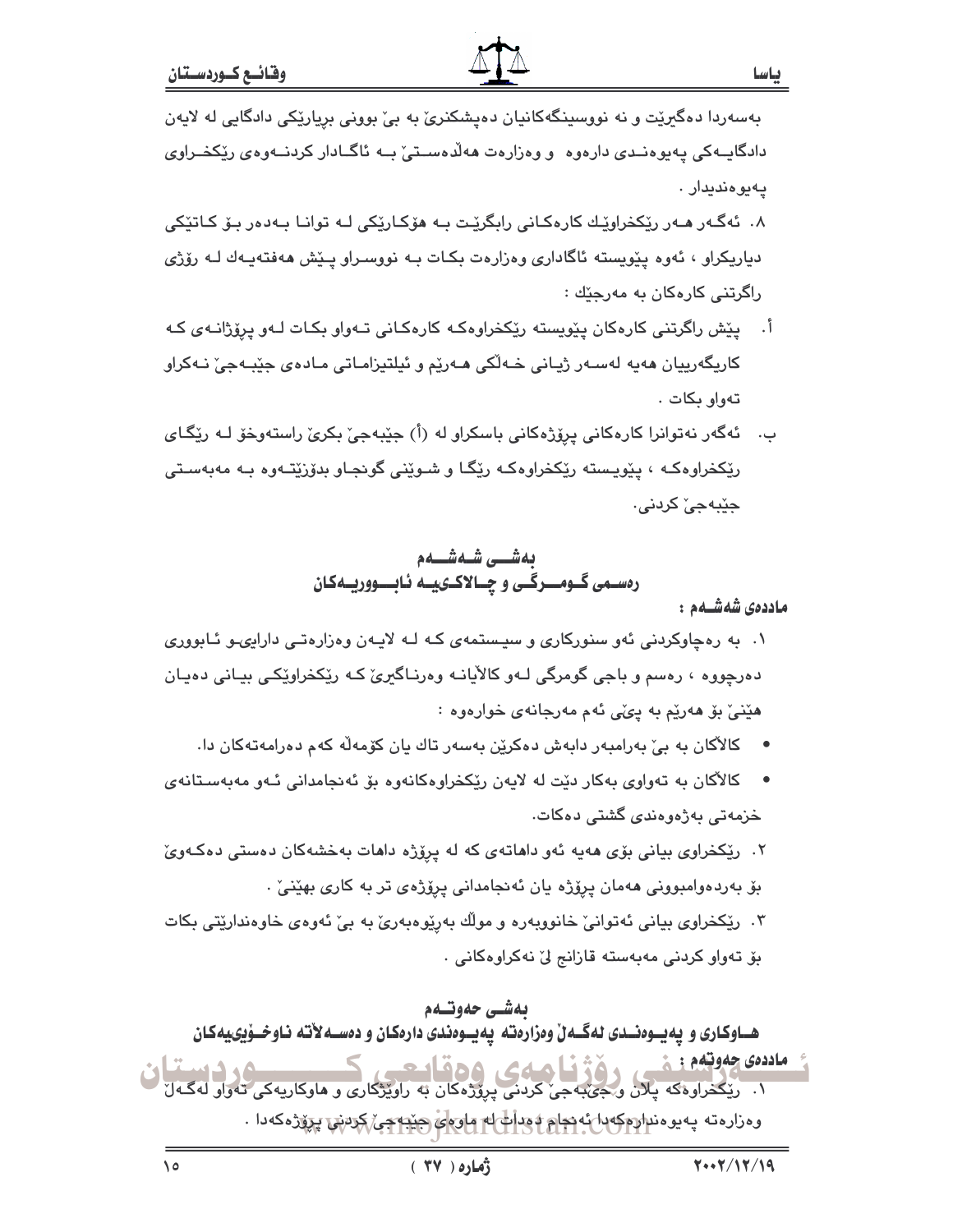۲. دەبى ريكخراوەكە بە رەزامەندى وەزارەتى پەيوەندىيدار رايۆرتيك ييشكەش بكات بـە وەزارەت پێش دەست پـێ کـردن بـﻪ ھـﻪر پرێژەپـﻪك و پێویـسته راپۆرتەكـﻪ ئـﻪم خالأنـﻪي خوار دوه یگرنتهوه :

- يێناسه.
- بودجەي تەرخان كراو.
- هاوکاران یان بهڵێندهرهکان که بهشدارن.
	- رۆژى دەست يې كردن.
		- ر<u>ۆژى</u> كۆتايى.  $\bullet$ 
			- شو ٽن.
	- سوودمەند لە پرۆژەكە.

۰۳ وهزارهت وینهیهك له رایۆرتهكه دهنیری بو نووسینگهی پاریزگاری پهیوهندار. ٤. لیژنهیـهك كـه یێکهـاتبیّ لـه نوێنـهرانی وهزارهت ، وهزارهتـی یهیوهنـدار ، نووسـینگهی یارێزگار و رێِکخراوه بیانیهکه ، ههڵدهستن بـه سهرپهرشتی کردنـی بـهرهو پـێش چـوون و هەڵسەنگاندنى كاریگەریى ھـەر پرۆژەپـەك ، راپـۆرتێكى دوور و درێـژ لـه لاپـەن لیژنەكـەوە ئاماده دهکريت و وينه پهکې يو وهزارهت دهنيردري.

## بەشى ھەشتەم ريڪخستني ڪاري هاوبــهش له گــهلُ ئاژانسـهكاني نهتـهوه يهكگـرتـوومكان و رێكخـراوه نـاحكـوميـه نـاوخـوّيىيهكان

### ماددەى ھەشــتەم :

- ۰۱ ریکخراوهکه وهزارهت و وهزارهته پهیوندارهکه ئاگادار دهکاتـهوه کـه نیـازی ریکخـستنی کارێکی ماويەشی مەيە لەگەل پەکێك پان زياتر لە ئاژانسەکانی نەتەرە پەکگرتورەکان. ٢. هەر رێكخراوێك دەبێت رايۆرتێك يێشكەش بكات بە وەزارەت يێش ئەوەي ھیچ پرۆژەپەك دەست يـێ بکـات لــه گـهلٌ ئاژانـسەکانى نەتــەوە پـەکگرتووەکان دا . راپۆرتەکـه ئەمانــەي
	- خواردوه دهگريتهوه :
	- ناوى ئاژانسەكەي نەتەوە يەكگرتووەكان .
		- پێناسەي پرۆژەكە
		- بودجهى تەرخان كراو بۆ يرۆژكە.
	- هاوکاران يان بهلايندهرهکان که بهشدارن.
		- رۆژى دەست يى*ڭ*كردن.
- ۔ گھانچی روزنامهی وهقایعی ک ــــوردستان
	- شوێن. www.mojkurdistan.com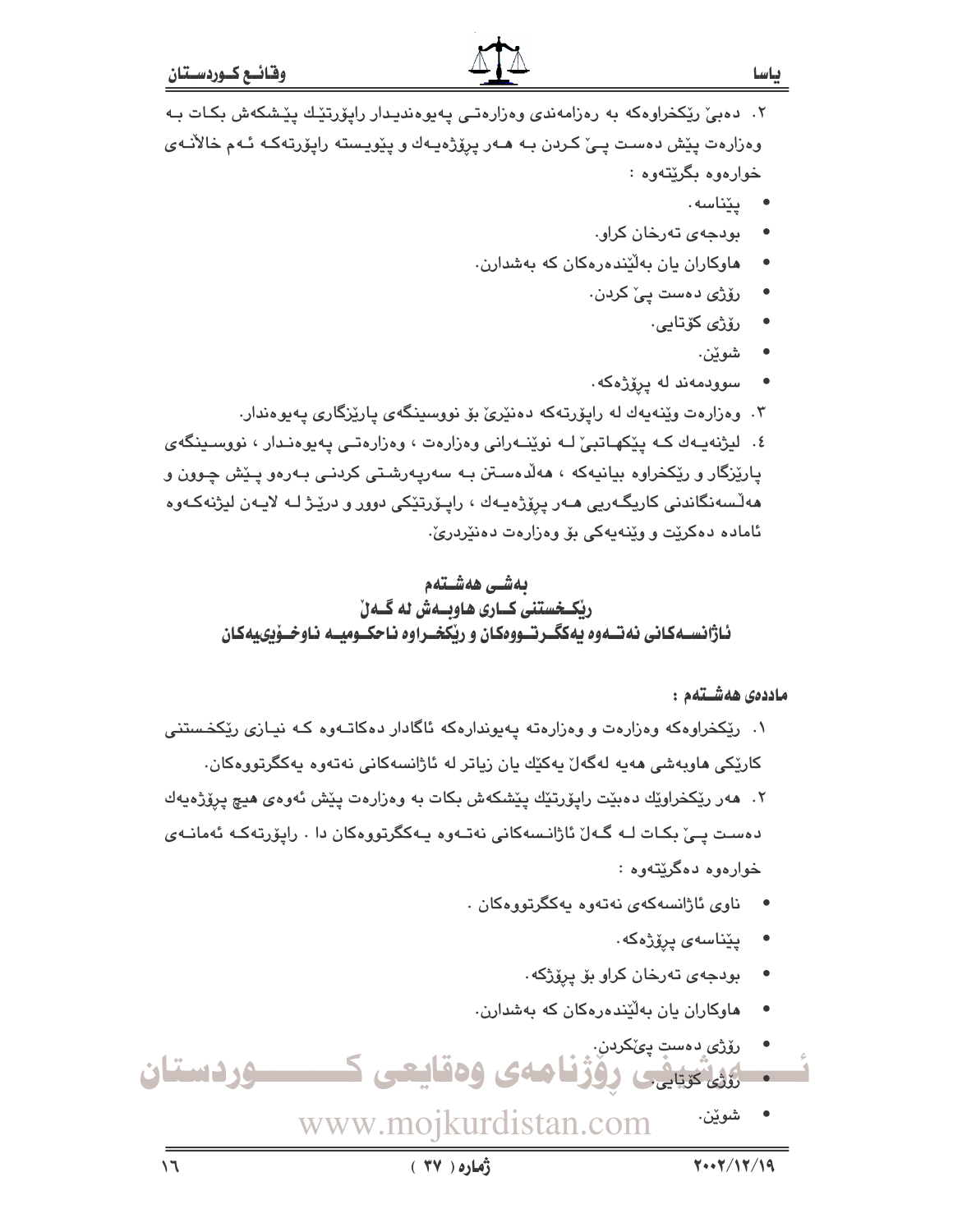- سوودمەند لە پرۆژەكە.
- ۴. ئەگەر رێِکخراوێِکی بیانی نیازی ئەنجامدانی کاری ماوبەشی مـەبور لـە گـەل رێِکخراوێِکـی ناحکومي ناوخوّيىدا ، ئەوا يێويسته که :
- وهزارهت ئاگــادار بكاتـــهوه بـــه بهرنامـــهى ئامــاده كــراو لهگــهلّ ريّكخــراوه ناحكوميــه  $\bullet$ ناوخۆپىمەكەدا .
- رەچاوكردنى مەرجەكانى ياساي ژمـارە (١٥)ى ٢٠٠١ و سيـستمى كـارگێريى ژمـارە (١)ى وهزارهتی ناوخو که له روزی (٤ ئازاری ٢٠٠٢) دهرجووه

بەشــى نۆيـەم برگــه گشــتــ بــهکــان

ماددەى ئۆيىلەم :

- ١. وەزير بۆي ھەيە كەسێكى تر بكات بە نوێنەرى خۆي بۆ جێبەجىٚ كردنى ئەم سيستمە٠ ۲. رێِکخراوهکه رایۆرتی سالآنهی چـالاکی و دارایـی بـۆ سـالّی دارایـی پێشوو پێشکهش بـه وهزارهت دهكات.
- ۴. دوو ريکخراو يان زياتر بۆيان هەيە بە خواستى خۆيان يەك بگرن بە يى، ئـەو ياسـايانەي که له پهیرهو و پرۆگرامی ههر دوولادا دانراوه ٠ مهېهست لـهم پهکگرتنــه بـۆ بـهدی هێنــان و زياتر بەدوادا چوونەوەي ئامانجە ھاويەشەكانيانە.
- ٤. رێکخراوهکه هەڵدەستىٚ بە ئاگادار کردنــەوەی وەزارەت بــە هــەر گۆرانکاریــەکی بنــەرەتی لەو بەلگەنامانەي كە بۆ تۆمار كردن يێشكەش كراوە لە ماوەي (٣٠) سى رۆژى كاردا.

۰. رێِکخراوهکه لیستێك بـه سـتافه بیانیـهکان یێشکهش بـه وهزارهت دهکـات ، کـه تێیـدا بروانامه و شارهزاییپهکانیان روون دهکاتهوه لـه مـاوهی (۹۰) رۆژ لـه یهسـندکردنی داوای تۆمـار کــردن . ليــستەکە تــازە دەکرێتـــەوە کاتێـك کــە رايــۆرتى ســێ مــانگ جــارێکى چالاکيهکانيان يێشکهش دهکرێت به وهزارهت.

٦٠. ﻫﻪﻣﻮﻭ ﭘﻪﭘﻮﻩﻧﺪﭘﻪ ﺳﻪﺭﻩﺗﺎﭘﻮﭘﻪﻛﺎﻧﻲ ﺭێِﻜﺨﺮﺍﻭﻩﻛﺎﻥ ﻟﻪﮔﻪﻝ ﺩﻩﺯﮔﺎﻛﺎﻧﻲ ﺣﻜﻮﻣﻪﺗﻲ ﻫـﻪﺭێﻢ ﻟـﻪ ناوهوه و دهرهوهي ههرپيمدا دهېيّ له ريکاي وهزارهت يان نويندرهکانۍپهوه بيت له دهرهوه . وەزارەت رێنمايىپيە يێويستەكان دەردەكـات بـۆ رێكخـستنى پەيوەنـدى نێـوان رێكخـراوە بیانیهکان و وهزارهت و دهزگاکانی تر له ههرێم دا ، بـه مهبهسـتی باشـتر جیٚبـهجیٚ کردنـی ئەم خالانە.

۰۷ حکومـهتی هـهریمی کوردسـتان بـه ییّـی توانـاو دهسـهلاّتی خــوّی ، هـهولّی یاراسـتنی رێِکخراوه بيانيهکان دەدات تا بتوانن کارەکانيان ئەنجام بدەن.

۸. ههموو رێِکخراوهکان که له پێش دهرچوونی ئهم سیستمه له ههرێِمدا کار دهکـهن دهبێـت له ماوهي (۹۰) روژ دوای به رچوونی تهم سیستنه اخویان لـه گـه ل نـاوهروك و برگـه كانی دا ن بگونجێنن.

www.mojkurdistan.com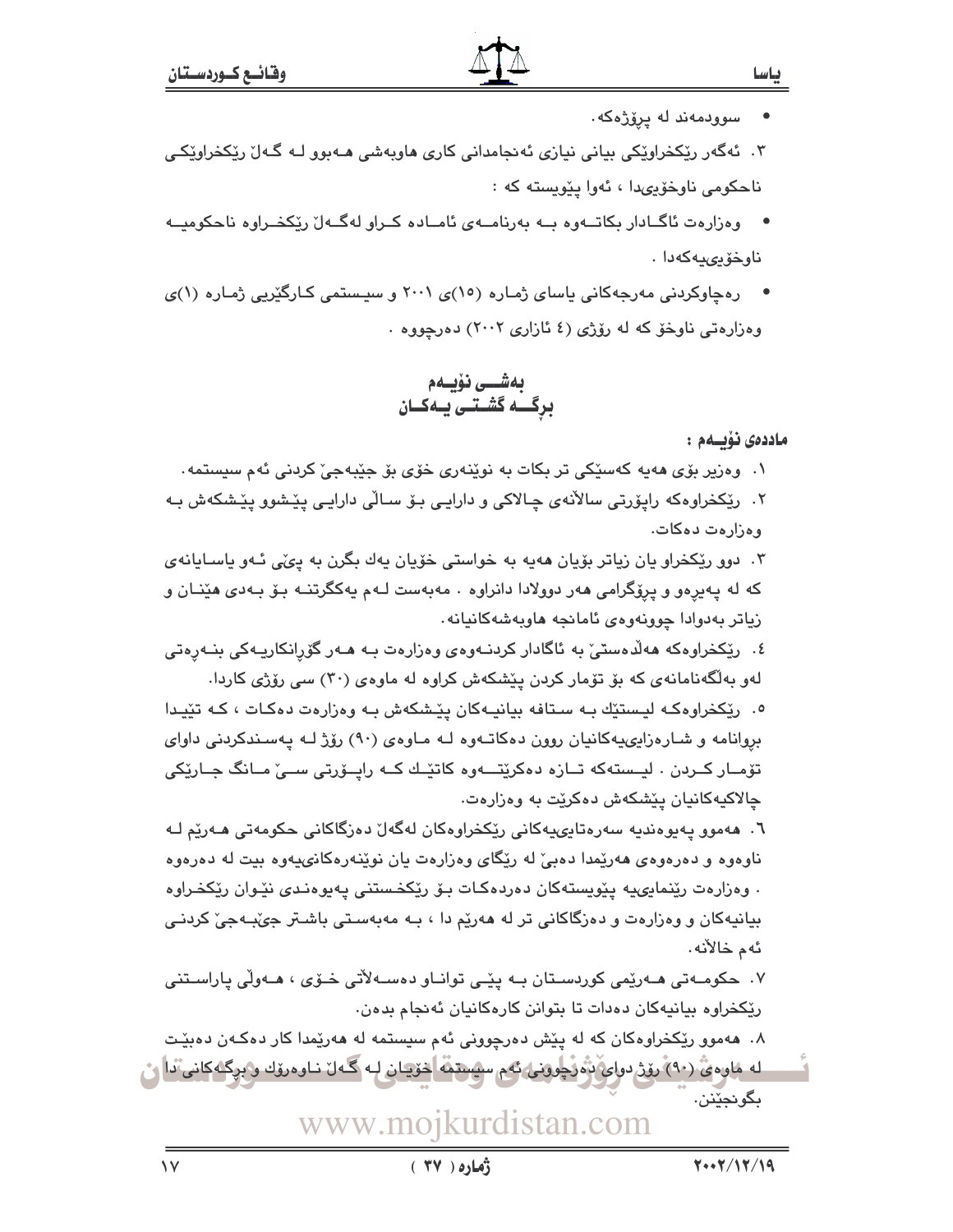بەشـــى دەيــەم .<br>كـــارييكـــردن

ماددەى دەيەم :

ئـهم سيـستمه كارگێِرِيــه كــارى پــێ دەكرێـت لــه رۆژى بلاْوكردنــهوهى لــه وەقــايعى کوردستان.

نیچیــرڤــان بــارزانی سـەرۆكى حكـومەتى كـوردسـتان

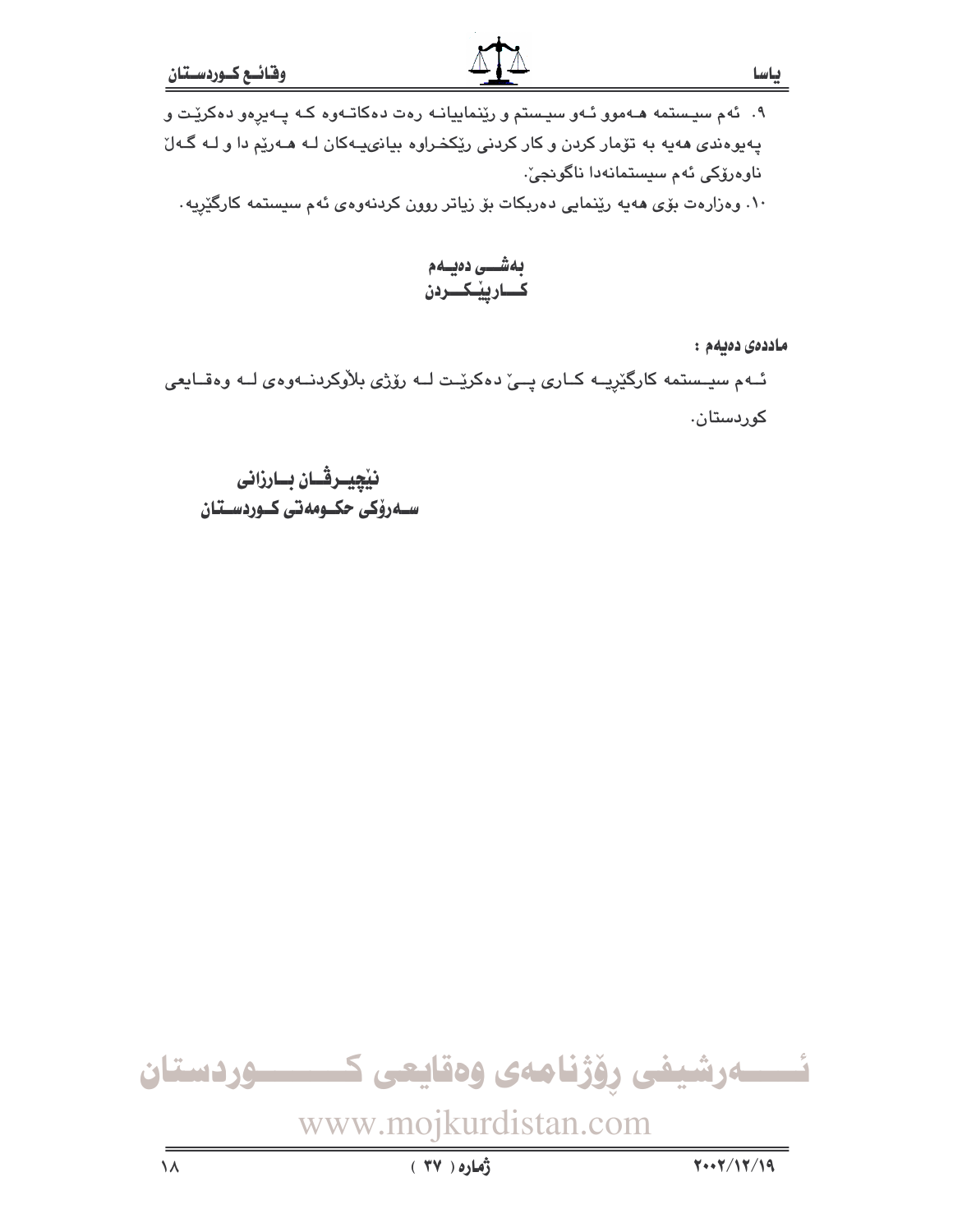وەزارتسى داد بەرپوەبەرايەتىي دادى گشىتى بهرێوەبەرايەتى پەيوەندييە دادى و ياساييەكان منشژوو: ۲۰۰۲/۱۱/۱۰

بەيسان ژمارە (٨)

پشت بهو دهسهلأتهى به پێی برِگه (۲) له ماددهى حهوتهم له ياساى وهزارهتـی داد ژماره (۱۲)ی سالی ۱۹۹۲ی هـه موارکراو پیّمان دراوه ، بریارمانـدا بـه كردنەوەي (بەرێوەبەرايەتى ووردىينى) لە سەرۆكايەتى داواكارى گشتى .

هسسادى علىي وەزيىسىرى داد

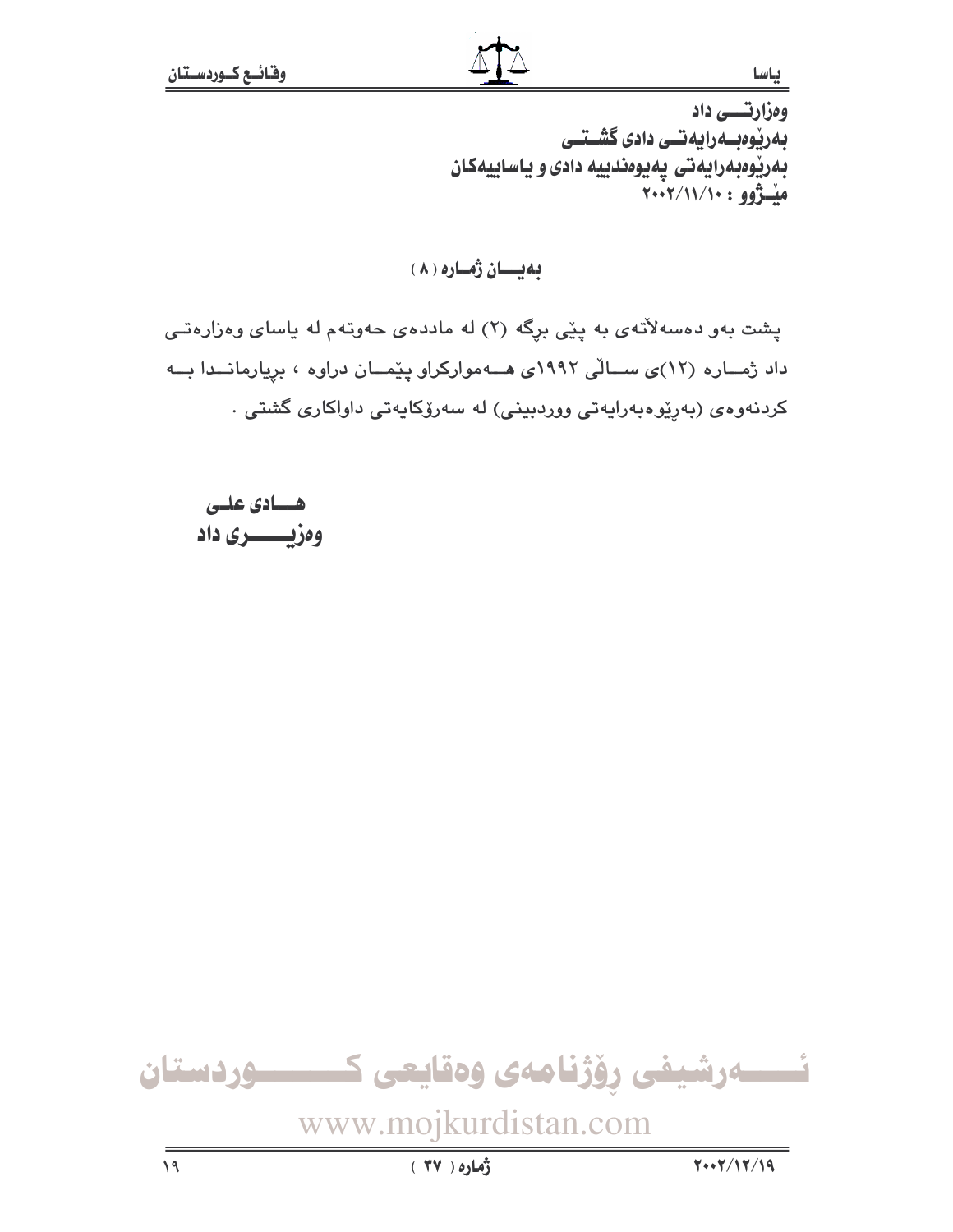وهزارهتي دارابي و ئـابــــووري بهریوهبهرایهتی گشتی دیسوان خۆيىدتى  $Y \cdot Y / 11 / 7 : 99$  مَلْسِرْوُو

بهيان رهاره (٢)

بو بهرژهوهندي گشتيو پشت بـهو دهسـهلاتهي بـه پيمي برگـهي (٢) لـه مـاددهي چـوارهم لـه یاسـای وهزارهتــی دارایىــو ئــابووری ژمــاره (١٣)ى ســالّى ١٩٩٢ى هــهمواركراو يێمـان دراوه بريارماندا به :-

ھەلوەشاندنەوەي بەرىيوەبەرايەتى گومرگى ھەرىم و گەرانەوەي بۆ ديوانى وەزارەت وەك بەشىيك لە پەشەكانى پەرتومبەرايەتى گشتى داھات.

> ســەركيس ئـاغـاجـان مـامەنــدۆ وهزييــــرى داراييـىو ئـابـــــوورى

> > وهزارهتي دارايىو ئـابـووري بەريوەبەرايەتى گشتى ديوان خۆيىدتى  $Y**Y/11/1*: g\hat{j}$ مَلْزُوو

بەيسان ژمارە ( ٧ )

بۆ بەرژەوەندى گشتى و پشت بەو دەسـەلأتەي بـە پىُمى برگـەي (٢) لـە مـاددەي چـوارەم لـە پاسـای وهزارهتــی دارایىــو ئــابوورى ژمــاره (۱۳)ى ســالّى ۱۹۹۲ى هــهمواركراو پێمــان دراوه  $-$ : بریارماندا به

کردنهوهی ئهم فهرمانگانهی له خوارهوه دیاری کراون :-

- ١. فەرمانگەي باجى دەرامەتى سۆران.
- ٢. فەرمانگەي باجى خانوويەرەي سۆران.
	- ۴. فەرمانگەي باجى دەرامەتى ئاكرىّ.
	- ٤. فەرمانگەي باجى خانوويەرەي ئاكرىٰ.

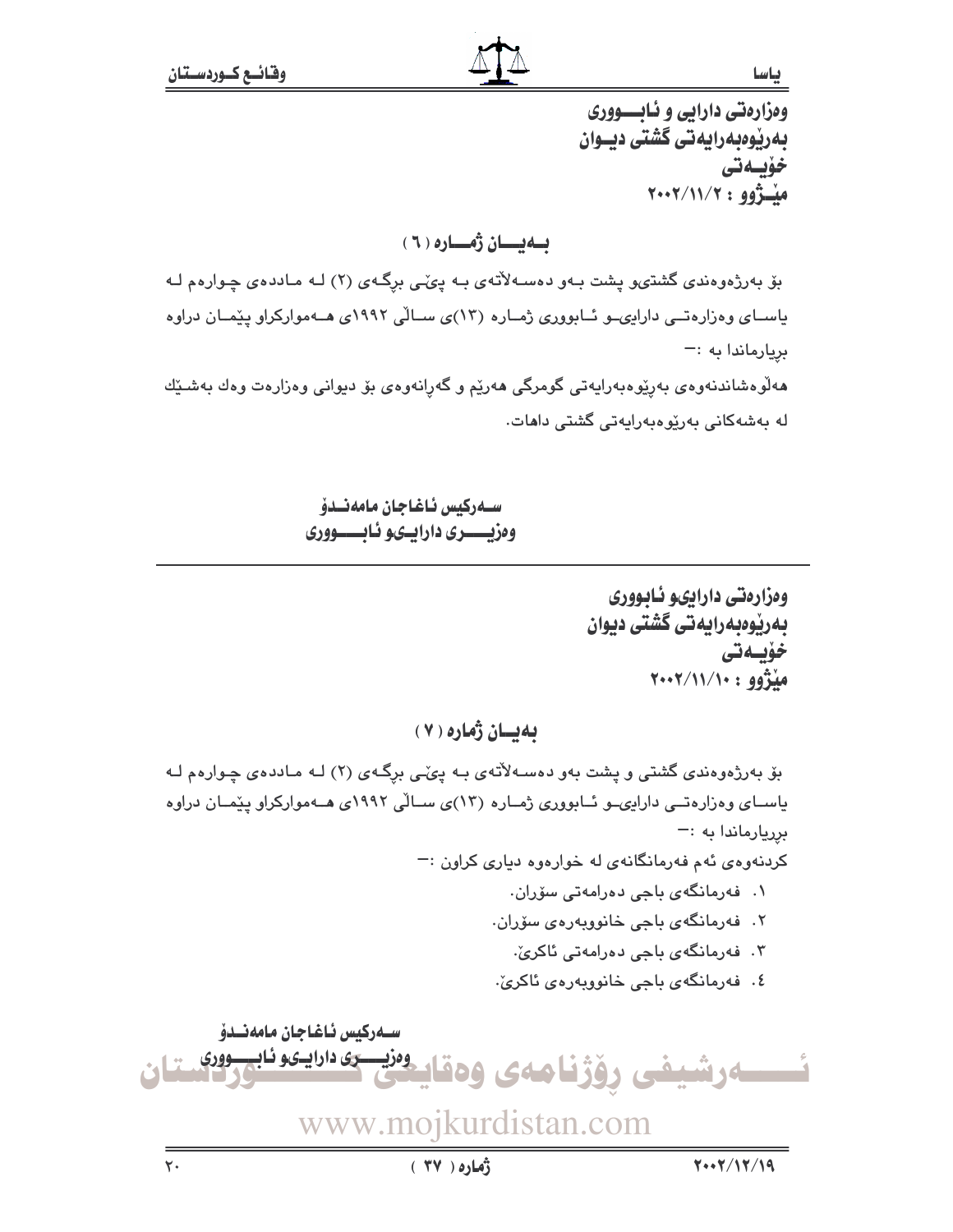### <u>یاسا کارک است.</u> ا من المستخدم المستخدم على المستخدم المستخدم المستخدم المستخدم المستخدم المستخدم المستخدم المستخدم المستخدم ال

بسم الله الرحمن الرحيم بإسم الشعب المجلس الوطني لكوردستان ـ العراق رقم القرار : ٢٤ تأريخ القرار: ٢٠٠٢/١١/٦

" قسوار "

استناداً لأحكام الفقرة (١) من المادة (٥٦) من القانون رقم (١) لسنة ١٩٩٢ المعدل و بنـاءاً علـي ما عرضه العدد القانوني من أعضاء المجلس الـوطني ، قـرر المجلـس الـوطني لكوردسـتان العـراق بجلسته المنعقدة بتأريخ ٢٠٠٢/١١/٦ ما يلي : أولاً : يتعامل المجلس الوطني لكوردستان العراق خلال دورته الأنتقالية مـع الأدارتـين الموجـودتين لحين توحيدهما او لحين اجراء الأنتخابات العامة للمجلس في اقليم كوردستان العراق ايهما اقرب. **ثانياً :** ينفذ هذا القرار من تأريخ صدوره و ينشر في جريدة وقائع كوردستان.

> د. رۆژنسورى شاويىس رئيس المجلس الوطني لكوردستان ـ العـراق

> > بسم الله الرحمن الرحيم بإسم الشعب الجلس الوطني لكوردستان ـ العراق رقم القـرار : ٢٥ تأريخ القرار : ٢٠٠٢/١١/٧

" قسوار "

او<del>یس و</del>رداستان رۆژفا ھەي 30 رۇيۇيش يىس حاو شعف www.mojkurdistan.com استناداً لأحكام القرار (٢٤) الصادر عن المجلس الوطني لكوردستان ــ العراق في ٦٠٠٢/١١/٦ ، قرر المجلس بجلسته المرقمة (٧) ((الدورة الأنتقالية)) ما يلي : أولاً : منح الثقة للمدرجة اسماءهم أدناه لانشغال المناصب المبينة إزاء كل منهم : الية و الأقتصاد في إدارة السليمانية. ۰۱ بایز سعید محمد وزیراً للم ٢. شالاو على عبدالله عسكري وزيراً للزراعة و الري في إدارة السليمانية. او وزيراً للصحة في إدارة السليمانية. ۰۳ د<mark>کتور محمد قادر خوشذ</mark> ثانياً : يعتبر هذا القرار نافذاً من ٢٠٠٢/١١/٧ و ينشر في جريدة وقائع كوردستان. رئيسٍ الـمجــلـسٍ الـوطني لكوردسـتان ـ العــراق

Ĉ.

÷

ياس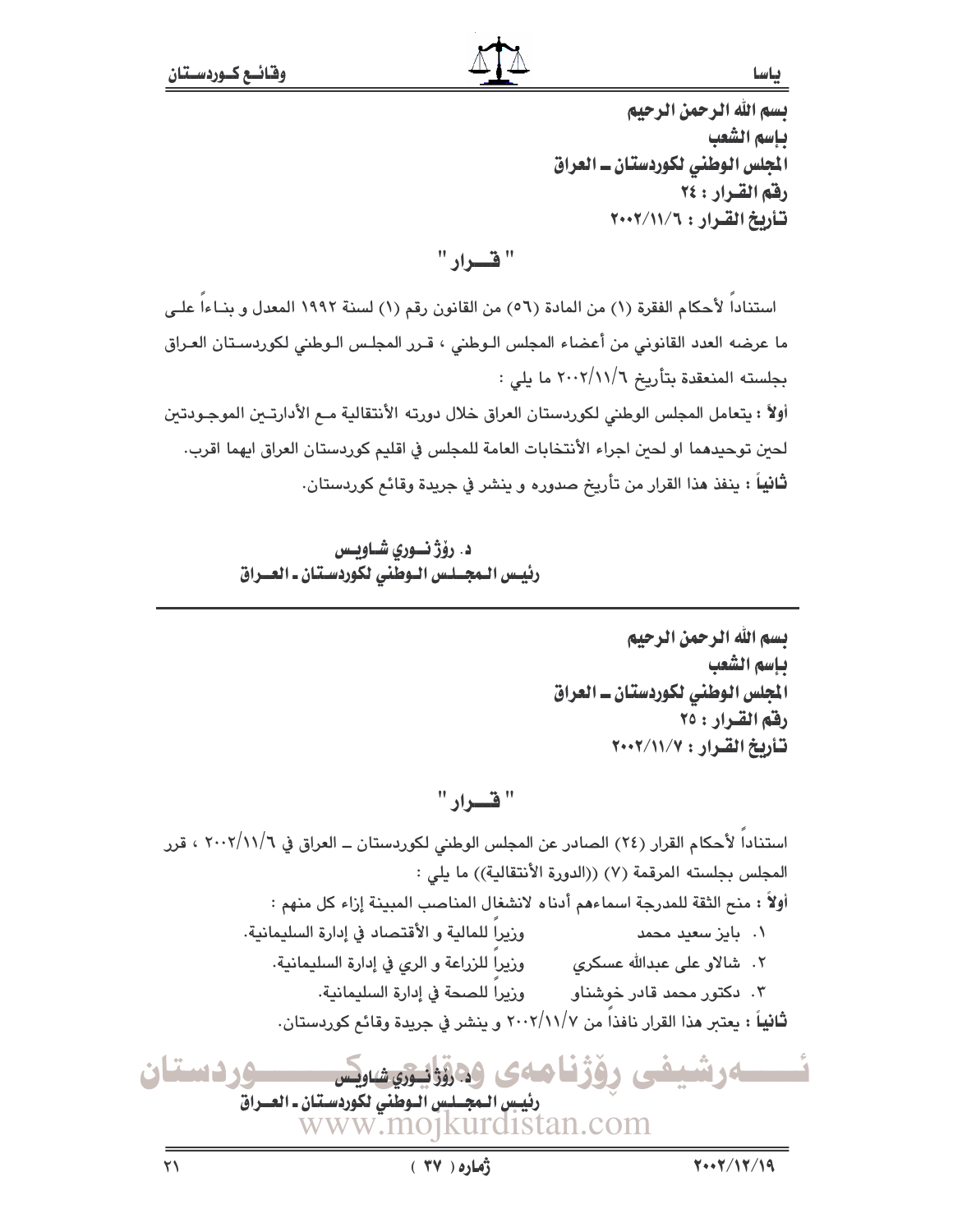باسا

بسم الله الرحمن الرحيم ياسم الشعب المجلس الوطني لكوردستان ــ العراق رفم القرار : ٢٨ تأريخ القرار: ٢٠٠٢/١١/١٢

" فسراد "

استناداً لأحكام المادة (٤٧ه ٤٨/ أ) من النظام الداخلي للمجلس رقـم (١) لـسنة ١٩٩٢ المعـدل و بِناءاً على اقتراح هيئة رئاسة المجلس الوطني لكوردستان ــ العراق ، قرر المجلس بِجلسته المنعقدة بتأريخ ٢٠٠٢/١١/١٢ ما بلي : أولاً : تـشكيل لجنــة برلمانيــة للتحـضير لأنتخابــات الـدورة الأنتخابيــة الثانيــة للمجلـس الــوطني لکوردستان ــ العراق. ثانياً :

تكون اللجنة على الوجه التالي :

- ١) معقلى الكتلة البرلمانية للحزب الديعقراطي الكوردستاني :
	- فلك الدين صابر كاكهيي.  $\cdot$  ,  $\mathfrak{f}$
	- ب. كاكەرەش محمد نقشبندى.
		- ج. شيروان ناصح حيدري.
			- د. فاضل رؤوف.
			- ه. نادر محمد قادر.
	- و. قاسم محمد قاسم (د.رزگار)
	- ٢) معثلى الكتلة البرلمانية الخضراء:
		- أ. حكمت محمد كريم (ملا بختيار).
			- ب. سالار عزيز.
	- ج. شيخ عبدالکريم حاجي کاکه حمه.
		- د. بكر مصطفى سعيد.
		- ه. د . سردار عبدالقادر.

و. عيدو پابه شپيخ. ـــودستان وەقايچى ك ٣) مَعْشَا القَانِّمَةِ البِرْيَانِيَّةِ <mark>البِنْمَسِيِّيَ</mark> - شمائيل ننو بنياسي (www.mojkurdistan.c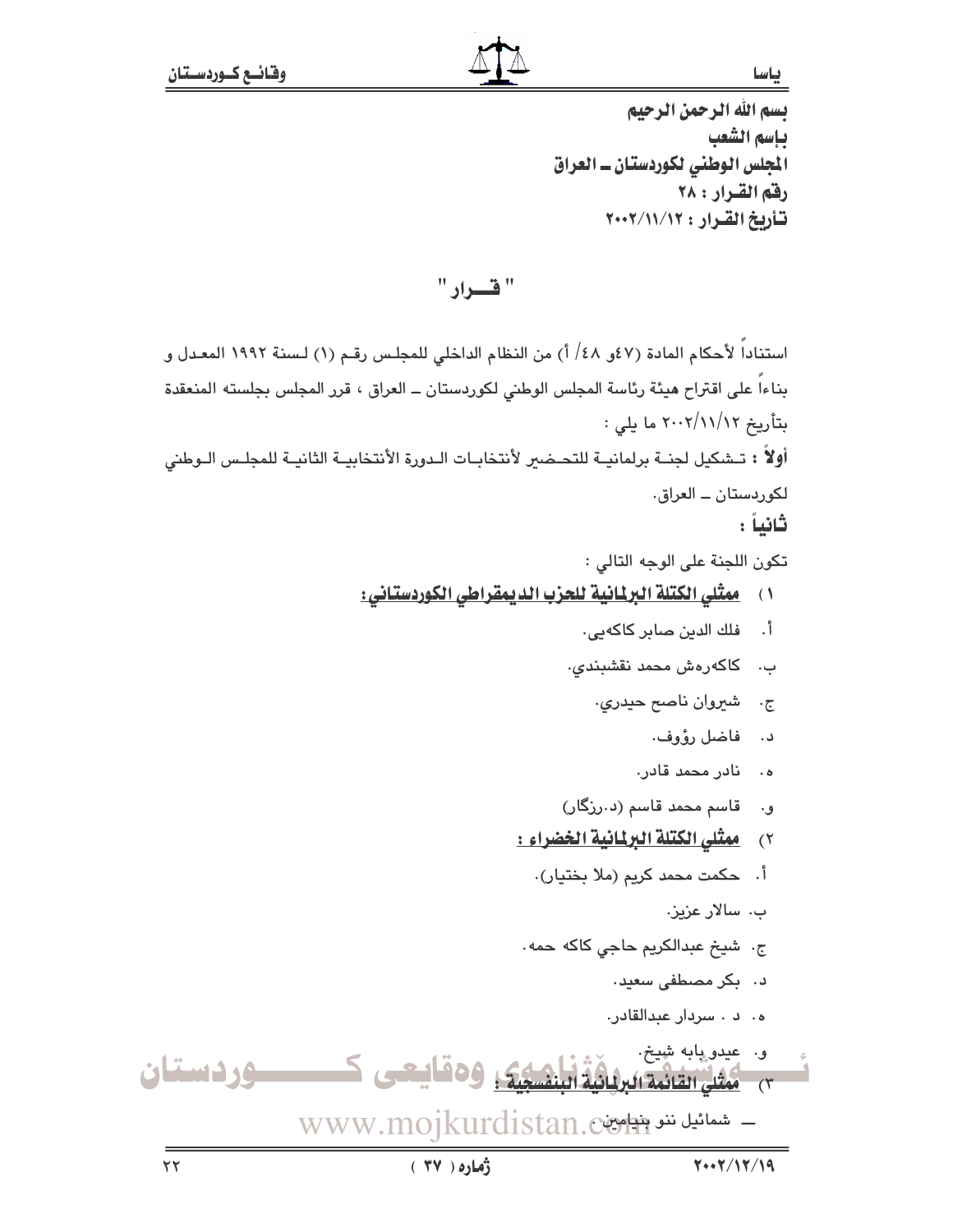**ثْـالثْـ**اً : يعتـر هذا القرار نافذاً من تأريخه و على اللجنة المباشرة بمهامها فوراً . رابعاً :

ينشر القرار في الجريدة الرسمية (وقائم كوردستان) .

د. رۆژنسورى شاويىس رئيس الـمجــلـس الـوطني لكوردسـتان ـ العــراق

> بسم الله الرحمن الرحيم يأسم الشعب الجلس الوطني لكوردستان ــ العراق رفق القرار: ٢٩ تشأديخ القيرار : ٢٠٠٢/١١/١٢

 $"$  فسراد $"$ 

استناداً لحكم المادة (٣٨) من النظام الداخلي للمجلس الوطني لكوردستان ــ العراق رقم (١) لسنة ١٩٩٢ المعدل ، قرر المجلس في جلسته المنعقدة بتأريخ ٢٠٠٢/١١/١٢ ما يلي: أولاً : يعـــــاد تشــــكيل اللجـــان الدائمة للمجلـس الـوطني لكوردسـتان ـــ العـراق و تكـون علـي الوجها التالبي: ١) لحنة الشؤون القانونية : اً. احمد شريف علي. ب. حسين عارف عبدالرحمان. ج. حليمه حسين محمد. د. شیروان ناصح حیدری. ه. عيدو بابه شيخ. و. كاكەرەش محمد نقشىبندى. ن. - محمد سعيد احمد يعقوبي. ٢) لجنة الشؤون المالية والأقتصادية : أ. احمد عبدالرحمان قصاب. ۔ موشینفیل روزنامهی وهقایعی ک ـــودستان ج. جميل عبدي سندي. www.mojkurdistan.com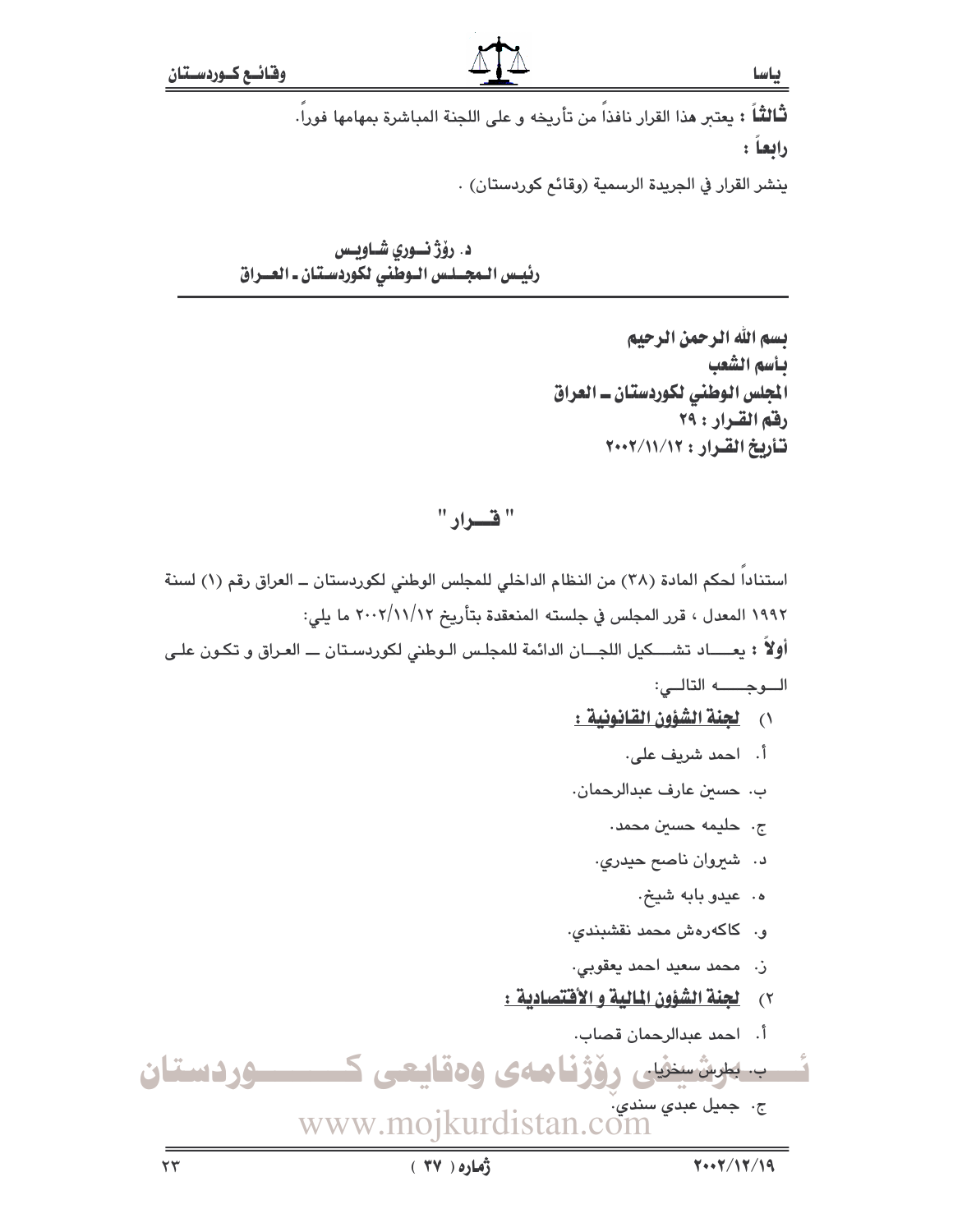- د. حميد سليم ميران.
- ه . د . سردار محمد عبدالقادر.
	- و. شفيقه فقي عبدالله .
	- ز. شوکت حاجی مشیر.
	- ٣) لجنة الشؤون الداخلية :
		- أ. بكر احمد يعقوب.
		- ب، على عبدالله احمد .
		- ج. عماد احمد سيفور.
		- د. فاضل رؤوف صالح.
	- ه. مامند عباس مامند اغا.
		- و. مناف نادر قادر.
		- ز. نادر محمد قادر.
	- ٤) لجنة الزراعة والري :
		- اً. احمد على عمر.
		- ب، ابوبکر حاجی سفر،
		- ج. حسن کانبی بلباس.
		- د. -سواره محمد امین.
	- ه. كمال ابراهيم فرج شالي.
		- و. د . لطيف محمود.
		- ز. محسن صالح ئامي*دى*.
- ه ) في التوبية في التوبية و التعليم العالي :
	- أ. د . ادريس هادي صالح.
		- ب. اکرم عاشور عودیش.
			- ج. رؤوف فرج محمد.
		- د. حسين جنبلي عبدالله.
	- ه. د . عزالدين مصطفى رسول.
		- و. عفان عثمان نقشبندی.
- ن فاتح هجمد امين. وفَوّْاً وردستان وهقا ٦) لجنة الشؤون الصحية و الأجت 1. اسماعيل ابراهية المكان WWW.mojkurdistan.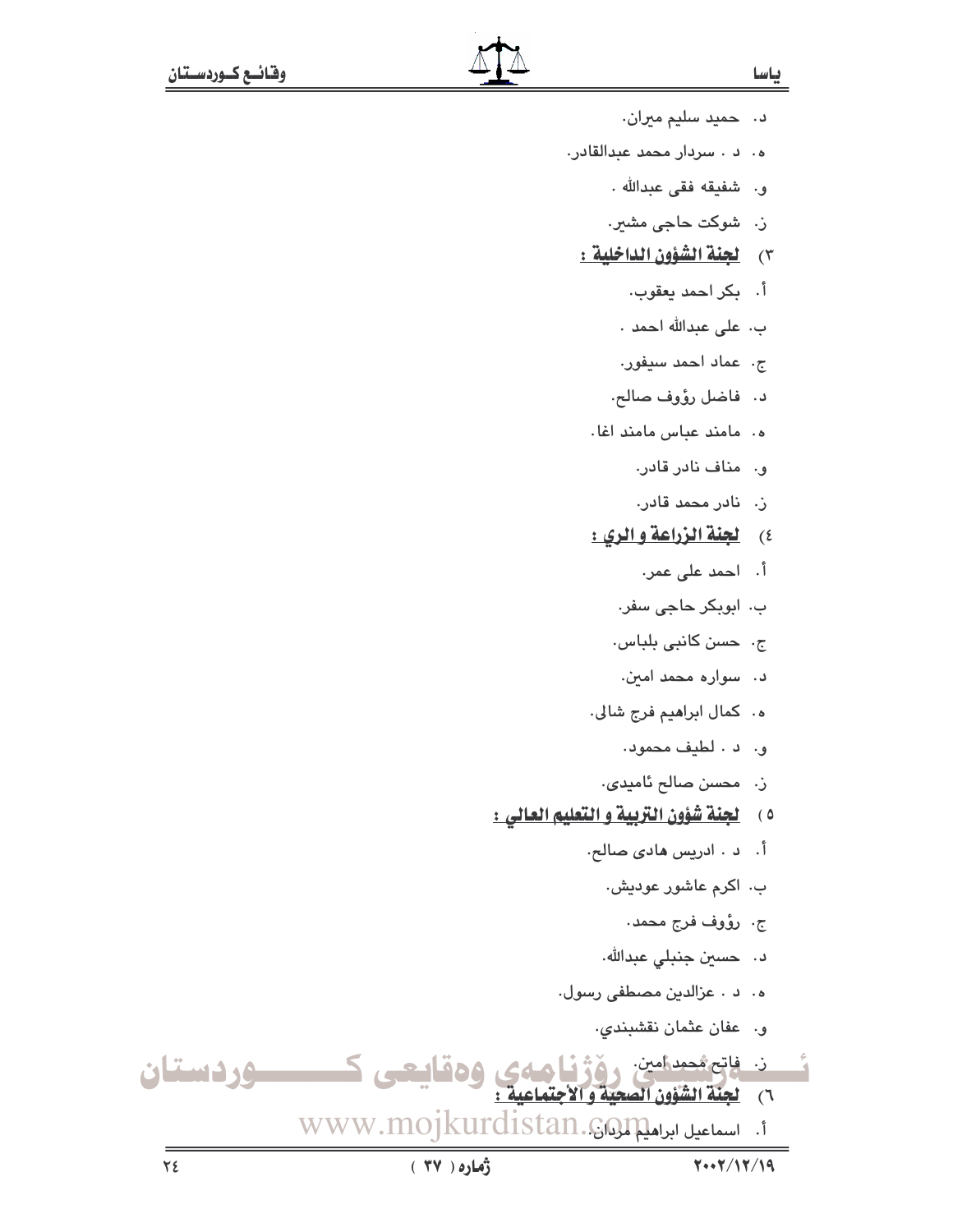- ب. صلاح الدين عبدالحميد.
	- ج. شفيق امين محمد.
	- د . ظاهر محمد ابراهیم.
- ه. نعمت عبدالله ييرداود.
- و. د . نياز جميل ميران.
	- ز. وريا احمد دزەيى.
- ٧) لحنة العلاقات و الشؤون الثقافية :
	- أ. [حمد سالار عبدالواحد.
		- ب. جلال سليم خوشناو.
			- ج. د . جلال شفيق.
	- د. حكمت محمد كريم (مهلا بهختيار)
- ه. سرتيپ محمد حسين (سيروان کاکهيی)
	- و. مصطفى قادر محمد.
		- ز. يعقوب يوسف كنا.
	- ٨) لجنة الأوقاف و الشؤون الأسلامية :
		- أ. احمد طاهر نقشبندي.
			- ب، جوهر احمد شاواز.
		- ج. لطيف عبدالقادر صادق.
			- د. ً ملا محسن مفتی.
	- ه. ملا محمدامين عبدالحكيم چهمچهمالى.
		- و. محمد طاهر زين العابدين.
			- ز. ملا محمود دێرشەوي.
	- ٩) لجنة البلديات و النقل و المواصلات :
		- اً. ڇەتۆ رؤوف ھەويزى.
			- ب. حەمە على توفيق.
		- ج. سعيد محمد صديق *هروري.* 
			- د، اسفر محمد حسين.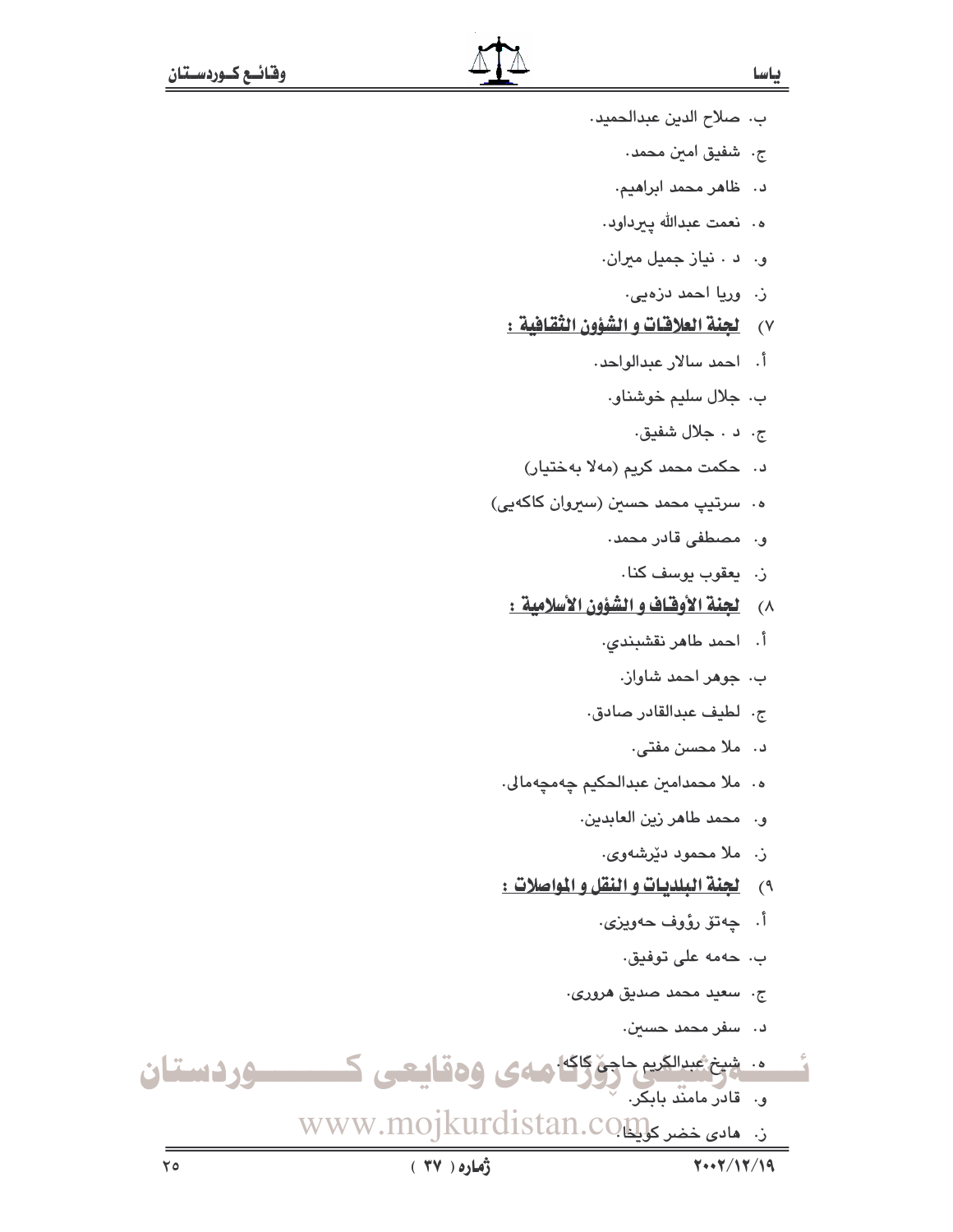١٠) لجنة الصناعة والطاقة والمعادن: أ. احمد عبدالرحمان. ب. جلال سليم خوشناو. ج. حيدر اسماعيل (م. ريبوار) د، ارزگار حاجی کابِل. ه، اسالار عزیز. ق- محمد امين مولود. ز. يوسف جميل ميران. ١١) لجنة شؤون اليدشمه ركم: أ. جعفر شيخ علي. ب، جعفر مصطفى على، ج. حسن صالح روستم. د. حسن حميد رحيم (مام روستهم) ه. قاسم محمد قاسم (د .رزگار) و. نەوشىيروان فىؤاد مەستى. ن. - يار احمد ئەفراسياب. ١٢) ل<u>جنة حقـوق الأنسـان :</u> اً. ابراھيم دوغرەمەچى٠ ب. ابوبکر محمد حاجي (مهلا شاخي) ج. ابوبکر مصطفی سعید. د. انور شوکر محمد. ه. محمد عباس عولا. و. - نجم الدين رشيد محمدامين. ن. يحيى محمد عبدالكريم برزنجي. ١٣) لجنة الاشغال و الاعمار: اً. ابراھيم سعيد محمد . ب. رجب شعبان طيب. ج شبابی تنفیتیامین وَژْنامەی وەقايىمى كىسىسسوردىستان ر)<br>د. صباح حسْین عثمان. م. فرحان عبدالله لمثل WWW.mojkurdistan.c